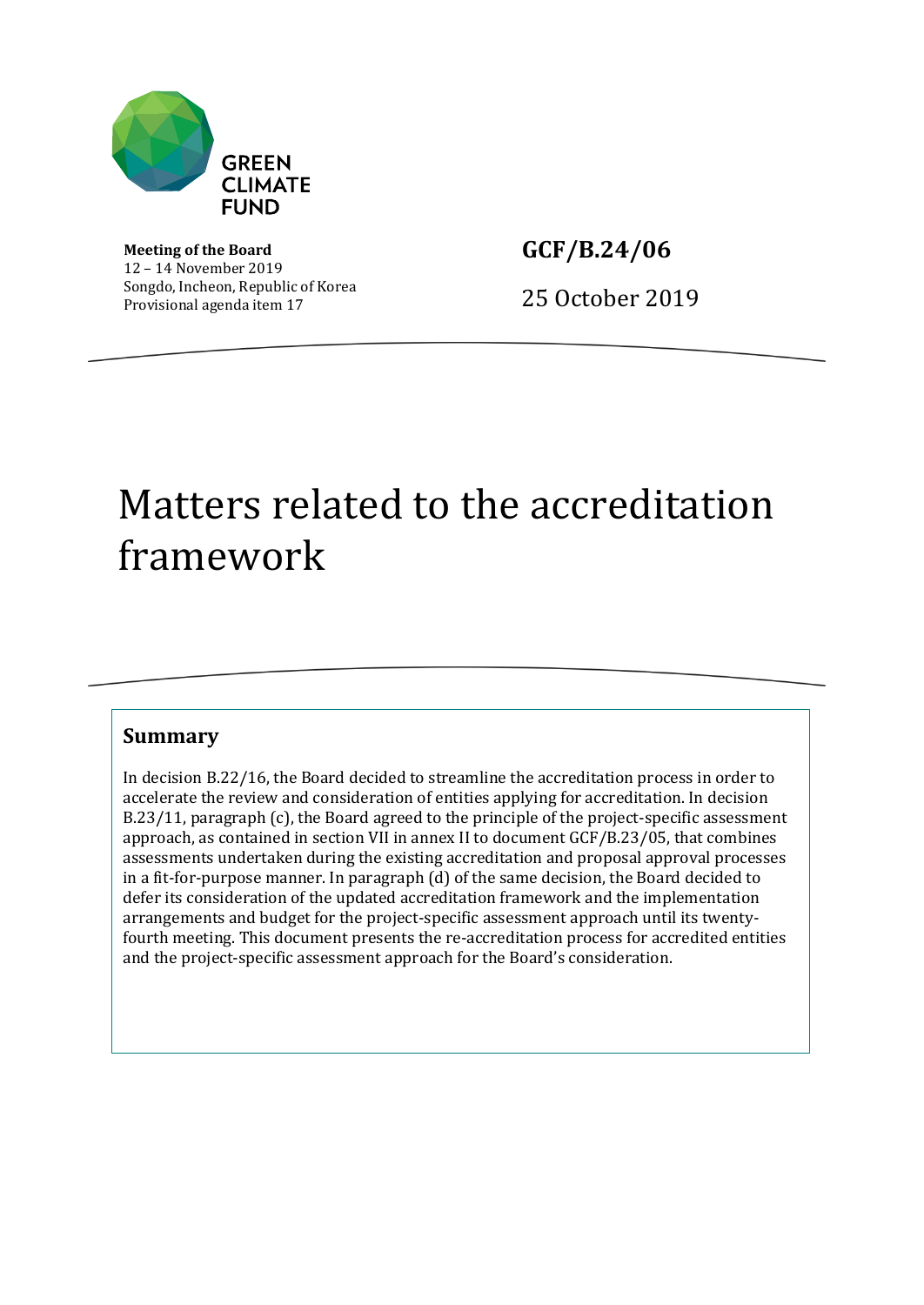

# **Table of Contents**

| I.   | General mandate                                  |                                                                                                 |    |
|------|--------------------------------------------------|-------------------------------------------------------------------------------------------------|----|
| II.  | Recommended action by the Board                  |                                                                                                 |    |
| III. | Linkages with decisions and other documents      |                                                                                                 |    |
| IV.  | Draft decision                                   |                                                                                                 |    |
| V.   | Re-accreditation process for accredited entities |                                                                                                 |    |
| VI.  | Project-specific accreditation approach          |                                                                                                 |    |
| VII. | Letter to Co-Chairs of the Board                 |                                                                                                 |    |
|      | Annex I:                                         | Draft decision of the Board                                                                     | 6  |
|      | Annex II:                                        | Re-accreditation process for accredited entities                                                | 7  |
|      |                                                  | Annex III: Pilot framework for the GCF project-specific assessment approach                     | 14 |
|      |                                                  | Annex IV: Letter from the Chair of the Accreditation Committee to the Co-Chairs<br>of the Board | 24 |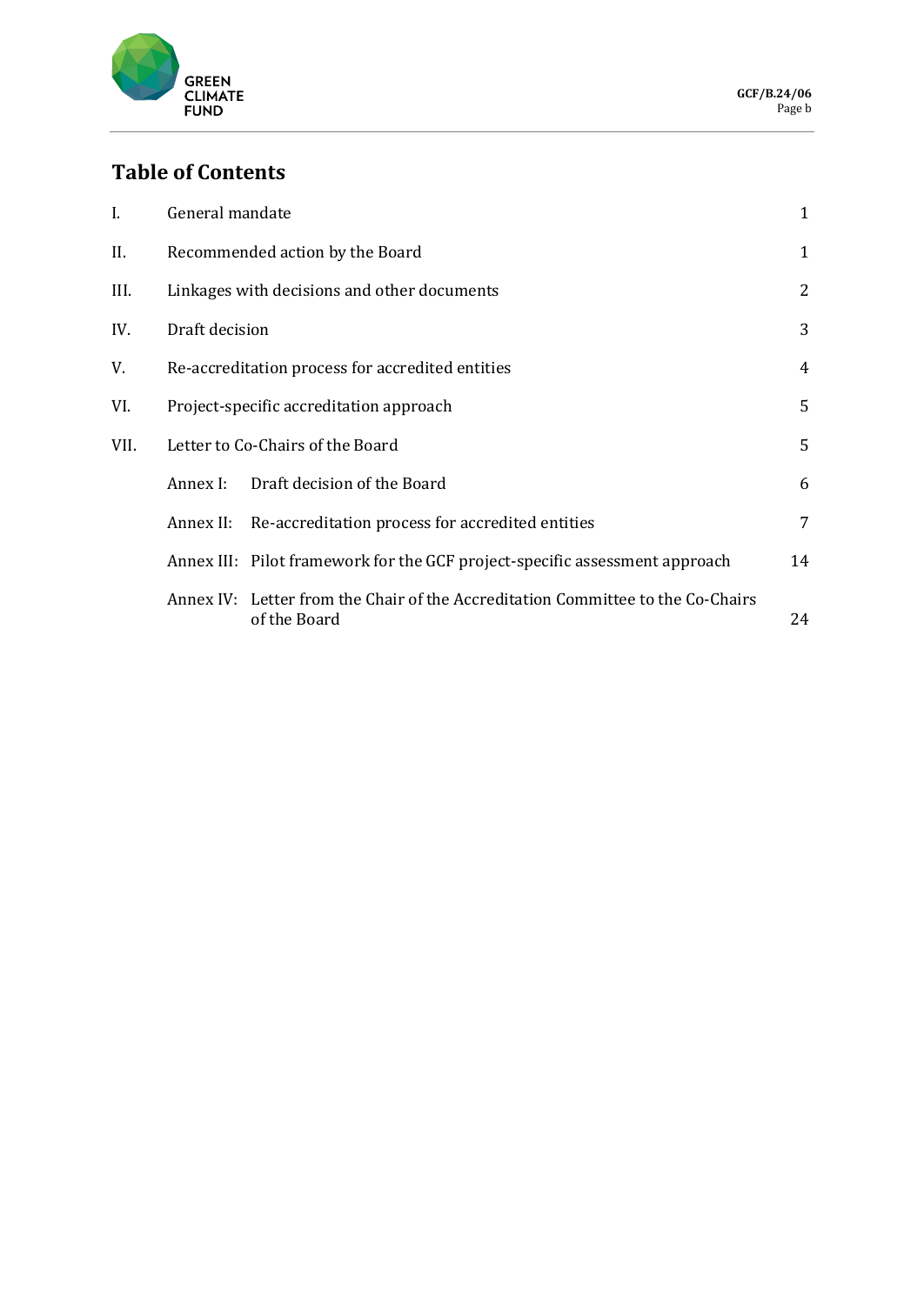

### **I. General mandate**

1. In decision B.07/02, paragraph (a), the Board adopted the initial guiding framework for the GCF accreditation process. In decision B.18/04, paragraph (a), the Board decided to commence the review of the accreditation framework. In paragraph (b) of the same decision, the Board requested the Secretariat to present a proposal for the revision of the accreditation framework that includes other modalities for institutions to work with GCF, as early as the nineteenth meeting of the Board.

2. In decision B.19/13, paragraph (e), the Board requested the Secretariat to further develop the project-specific assessment approach (PSAA), taking into account the views of Board members and as part of the proposals from the full review of the accreditation framework,, for the Board's consideration at its twentieth meeting (see annex II). The Secretariat prepared document GCF/B.20/17 titled "Accreditation framework review, including the project specific framework approach" and document GCF/B.21/08 titled "Accreditation framework review" for the Board's consideration at its twentieth and twenty-first meetings, respectively; however, the relevant agenda items were not discussed at these meetings. The Secretariat prepared document GCF/B.22/14 on the accreditation framework review, which was presented to the Board at its twenty-second meeting.

3. In decision B.22/16, the Board decided to streamline the accreditation process in order to accelerate the review and consideration of entities applying for accreditation. In the same decision, the Board requested the Accreditation Committee, with the support of the Secretariat, to consult with the Board and alternate members, accredited entities (AEs) and national designated authorities (NDAs) and focal points on matters related to the review of the accreditation framework as contained in annexes XI and XII to that decision, and present an updated accreditation framework for consideration and adoption by the Board at its twentythird meeting.

4. Taking into account feedback received from the Board, AEs and NDAs/focal points, the Accreditation Committee presented its proposal for the updated accreditation framework (document GCF/B.23/05) for the Board's consideration at its twenty-third meeting. In decision B.23/11, paragraph (c), the Board agreed to the principle of the PSAA, as contained in section VII in annex II to document GCF/B.23/05, that combines assessments undertaken during the existing accreditation and proposal approval processes in a fit-for-purpose manner. In paragraph (d) of the same decision, the Board decided to defer its consideration of the updated accreditation framework and the implementation arrangements and budget for the PSAA until its twenty-fourth meeting.

5. Taking into account decision B.23/11, paragraph (d), as well as comments received during consultations with AEs with effective accreditation master agreements (AMAs)<sup>1</sup> held from 9 to 27 September 2019, this document presents the re-accreditation process for AEs and the PSAA for the Board's consideration.

## **II. Recommended action by the Board**

- 6. It is recommended that the Board:
- (a) Take note of the information presented in document GCF/B.24/06 titled "Matters related to the accreditation framework"; and
- (b) Adopt the draft decision contained in annex I.

<sup>1</sup> Clause 32.04 "Changes to Policies and Procedures" of the template AMA considered by the Board in decision B.12/31.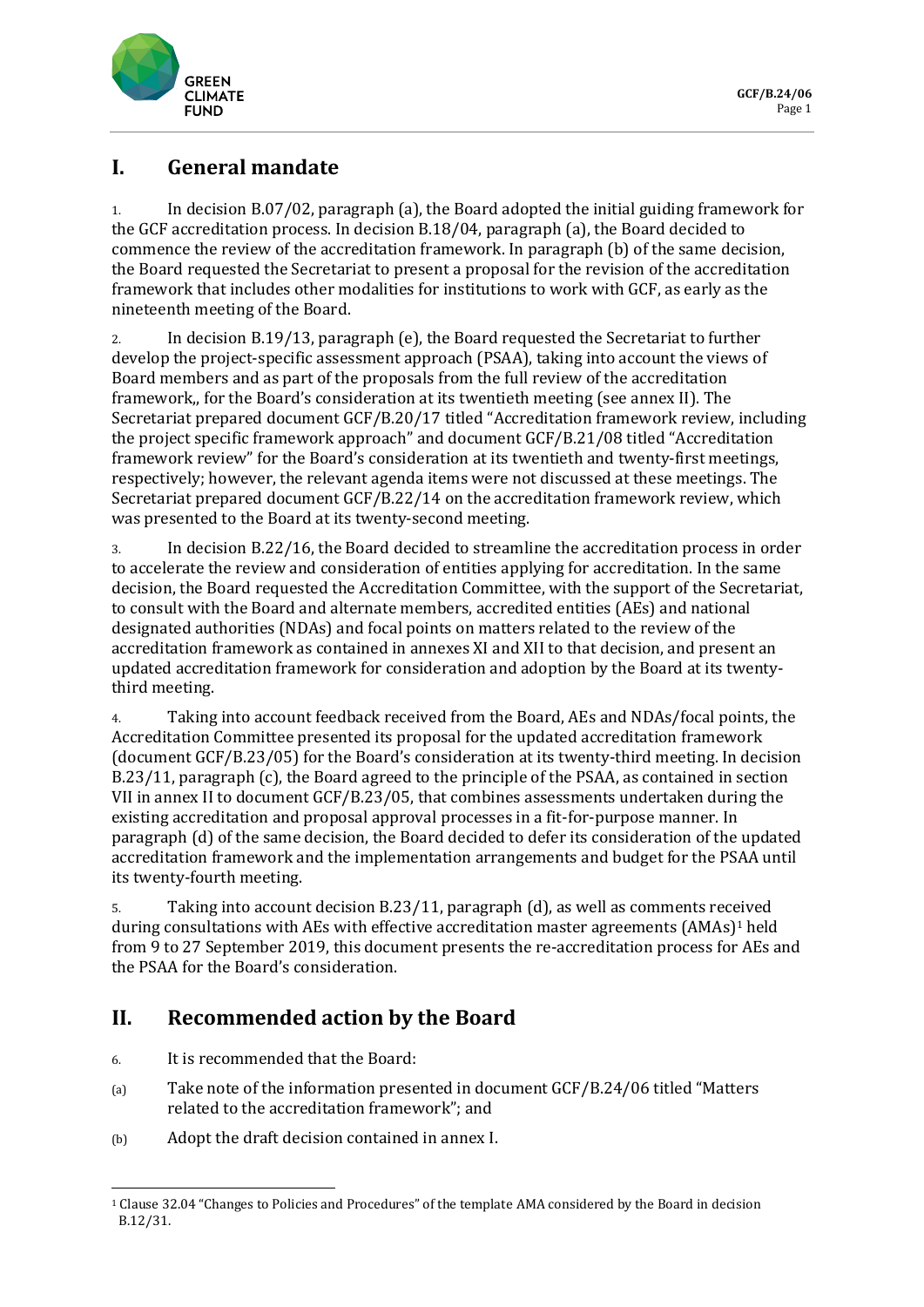

### **III. Linkages with decisions and other documents**

- 7. This document has actual or potential linkages with the following items:
- (a) "Guiding framework and procedures for accrediting national, regional and international implementing entities and intermediaries, including the Fund's fiduciary principles and standards and environmental and social safeguards" (decision B.07/02);
- (b) "Guidelines for the operationalization of the fit-for-purpose accreditation approach" (decision B.08/02);
- (c) "Policy on the Protection of Whistleblowers and Witnesses" (decision B.BM-2018/21);
- (d) "General Principles on Prohibited Practices" (Exhibit A of the AMA template considered in decision B.12/31);
- (e) "Policy on Prohibited Practices" (decision B.22/19);
- (f) "Anti-Money Laundering and Countering the Financing of Terrorism Policy" (decision B.18/10);
- (g) "Standards for the Implementation of the Anti-Money Laundering and Countering the Financing of Terrorism Policy" (decision B.23/15);<sup>2</sup>
- (h) "Environmental and social management system: Environmental and Social Policy" (decision B.19/10);
- $(i)$  "Gender policy and action plan" (decision B.09/11);
- (j) "Updated Gender Policy and Action Plan" (GCF/B.24/XX);<sup>3</sup>
- (k) "Policy on the Prevention and Protection from Sexual Exploitation, Sexual Abuse, and Sexual Harassment" (decision B.23/16);<sup>4</sup>
- (l) "Assessment, including gap analysis, of institutions accredited by other relevant funds" (decision B.08/03);
- (m) "Identification of relevant potential international private sector best-practice fiduciary principles and standards and environmental and social safeguards" (decision B.08/05);
- (n) "Country programming, readiness and preparatory support" (decision B.13/32);
- (o) "Application documents for submissions of applications for accreditation" (decision B.08/06);
- (p) "Policy on fees for accreditation of the Fund" (decision B.08/04);
- (q) "Comprehensive information disclosure policy of the Fund" (decision B.12/35);
- (r) "Consideration of accreditation proposals" (decisions B.09/07, B.10/06, B.12/30, B.14/09, B.14/10, B.14/11, B.15/09, B.17/13, B.18/05, B.21/16 and B.22/09);
- (s) "Legal and formal arrangements with accredited entities" (decision B.09/08);

<sup>2</sup> Decision B.23/15, paragraph (b), requests the Accreditation Committee, in consultation with the Head of the Independent Integrity Unit, to consider the best way to integrate the Standards for the Implementation of the Anti-Money Laundering and Countering the Financing of Terrorism Policy in the interim fiduciary standards and present to the Board a proposal for its consideration in 2019 as a matter of urgency. A proposal on integration has yet to be presented to the Board for its consideration.

<sup>&</sup>lt;sup>3</sup> To be considered by the Board at its twenty-fourth meeting.

<sup>4</sup> Decision B.23/16, paragraph (b), requests the Accreditation Committee, in consultation with the Head of the Independent Integrity Unit, to consider the best way to update and amend, as appropriate, the requirements placed on accredited entities in the relevant standards, safeguards and policies of GCF so as to integrate the obligations set out in the policy. A proposal on the update or amendment has yet to be presented to the Board for its consideration.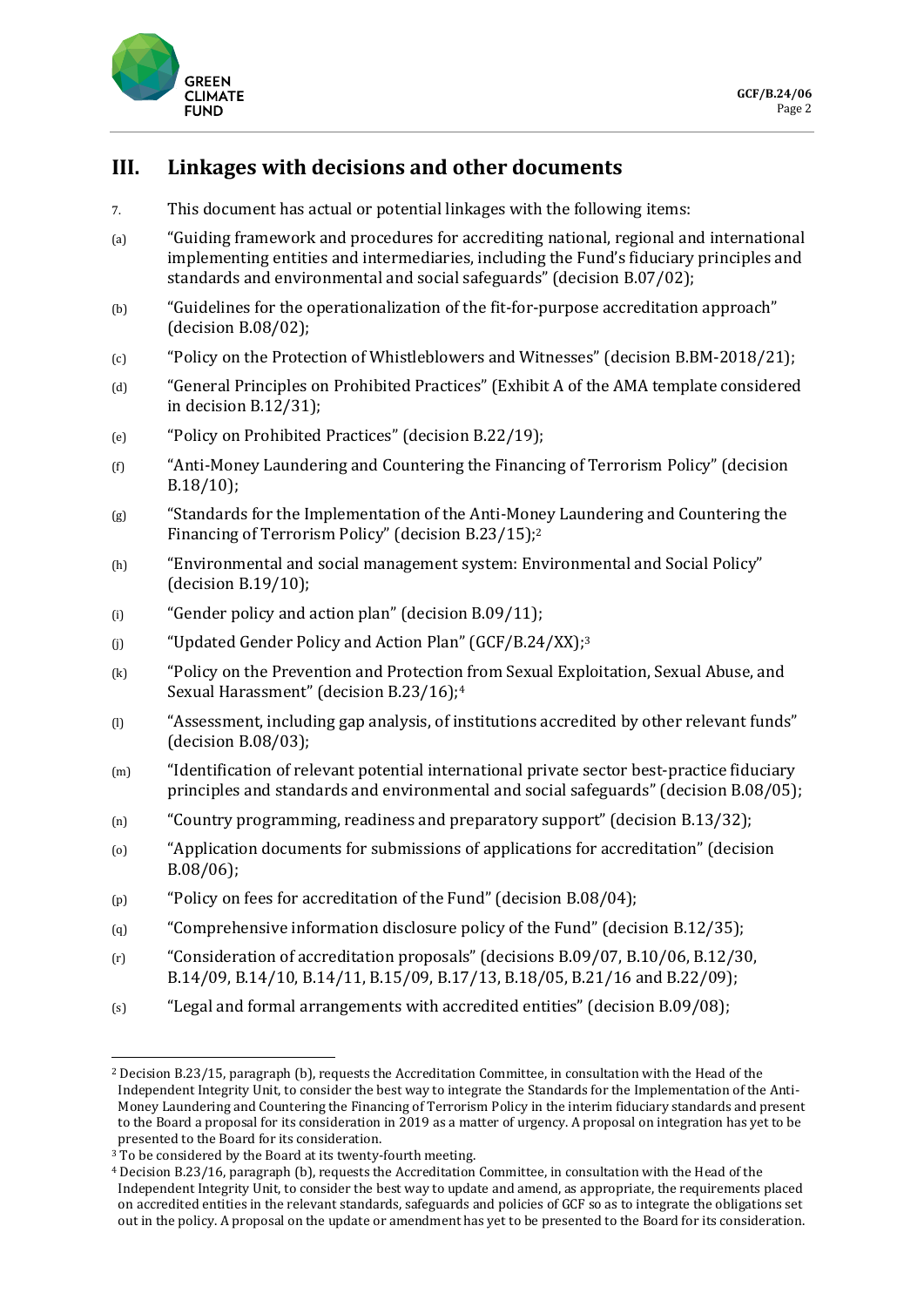

- (t) "Accreditation master agreements" (decision B.12/31);
- (u) "Investment framework" (decision B.07/06);
- (v) "Initial results management framework of the Fund" (decisions B.07/04 and B.08/07);
- (w) "Use of other financial instruments" (decision B.08/12);
- $(x)$  "GCF risk management framework" (decisions B.17/11, B.19/04 and B.23/14);
- (y) "Interim policy on fees for accredited entities" (annex II to decision B.11/10);
- (z) "Policy on fees" (annex VIII to decision B.19/09);
- (aa) "Additional modalities that further enhance direct access: Terms of reference for a pilot phase" (decision B.10/04);
- (bb) "Private Sector Facility: working with local private entities, including small and mediumsized enterprises" (decision B.09/09);
- (cc) "Private Sector Facility: potential approaches to mobilizing funding at scale" (decision B.09/09);
- (dd) "Recommendations for further accrediting national, regional and private sector entities (progress report)" (document GCF/B.10/Inf.12);
- (ee) "Policy matters related to the approval of funding proposals: Simplified approval process for certain small-scale activities" (decision B.18/06);
- (ff) "Initial monitoring and accountability framework for accredited entities" (decision B.11/10);
- (gg) "Strategic plan for the Green Climate Fund" (decision B.12/20);
- (hh) "Strategy on accreditation" (decisions B.13/19 and B.14/08);
- (ii) "Matters related to the accreditation framework and policy gaps: Co-Chairs' proposal" (decision B.18/04);
- $(i)$  "Further development of the accreditation framework" (decision B.19/13);
- (kk) "Accreditation framework review, including the project specific framework approach" (document GCF/B.20/17);
- (ll) "Review of the accreditation framework" (decision B.22/16);
- (mm) "Updated accreditation framework" (document GCF/B.23/05); and
- (nn) "Strategy to increase funding proposals from direct access entities" (documents GCF/B.20/04 and GCF/B.20/04/Add.01).

### **IV. Draft decision**

8. Given that this document focuses on the re-accreditation process and the PSAA, the Accreditation Committee discussed whether to include a request for the Independent Evaluation Unit to undertake a review of the following items, and to present a report with recommendations to the Board for its consideration no later than the twenty-fifth meeting of the Board:

(a) The current portfolio of AEs and the extent to which it contributes to maximizing the impact of GCF and to delivering on the GCF mandate and objectives; and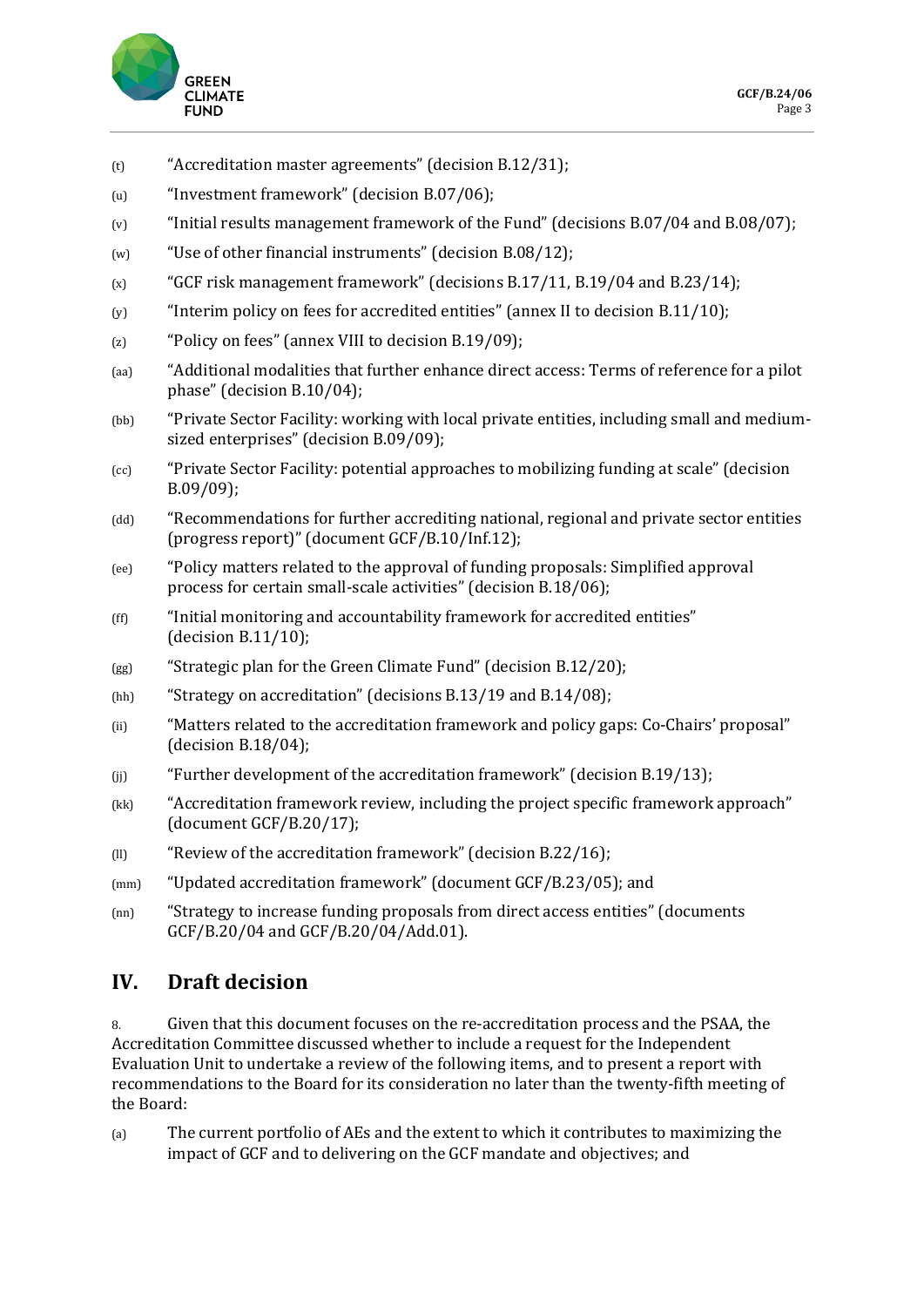

(b) Recommendation on the optimal mix of AEs that offer recipient countries optimal coverage in terms of access modality, type, geography, thematic areas/sectors and financial instruments.

9. An Accreditation Committee member wished to include this request in the draft decision, whereas another member indicated that this was not related to the re-accreditation process or PSAA. This document includes paragraphs 8(a–b) above in the draft decision text contained in annex I for the Board's consideration.

### **V. Re-accreditation process for accredited entities**

10. In decision B.23/11, paragraph (a), the Board decided that the accreditation process as defined in annex I to decision B.07/02 is considered complete when the AMA becomes effective in Stage III of the accreditation process, and that such date of effectiveness shall serve as the start of the accreditation term for all entities accredited to GCF, including those accredited prior to the date of this decision. With some AMAs having become effective as early as March 2016, the re-accreditation consideration by the Board would have to take place no later than March 2021 in order to prevent any gaps in accreditation status from the initial five-year accreditation period to the next (see the table below).

11. Annex II presents the re-accreditation process for AEs. If it is adopted by the Board, the Secretariat and the Accreditation Panel would take the necessary steps to operationalize it, including the preparatory work such as the development of re-accreditation application forms and updating the information technology systems on which applications would be processed. Once the underlying systems are in place, the re-accreditation process can be launched: AEs will prepare their re-accreditation applications, following which the Secretariat and the Accreditation Panel will conduct the relevant reviews to inform the recommendation to the Board. The Secretariat estimates that once the Board has approved the re-accreditation process, approximately one year would be needed to set up the initial systems and to start operationalizing the process resulting in recommendations to the Board. The time needed for setting up the relevant re-accreditation forms, guidance and systems based on a reaccreditation process is estimated to be six to nine months. Once set up and after receiving submissions from AEs, the time for review by the Secretariat and the Accreditation Panel is estimated to be between three and six months.

| Number of AEs with effective AMAs                                                                                                        | Date to begin re-<br>accreditation process <sup>a</sup> | Re-accreditation<br>consideration by the Board <sup>b</sup> |
|------------------------------------------------------------------------------------------------------------------------------------------|---------------------------------------------------------|-------------------------------------------------------------|
| 0                                                                                                                                        | 2019/early 2020                                         | 2020                                                        |
| 8                                                                                                                                        | 2020/early 2021                                         | 2021                                                        |
| 16                                                                                                                                       | 2021/early 2022                                         | 2022                                                        |
| 14                                                                                                                                       | 2022/early 2023                                         | 2023                                                        |
| 14                                                                                                                                       | 2023/early 2024                                         | 2024                                                        |
| To be determined upon AMA<br>effectiveness. A total of 36 AMAs are<br>under negotiation or are executed and<br>pending AMA effectiveness | 2024 and beyond                                         | 2025 and beyond                                             |

**Number of accredited entities to seek and be considered for re-accreditation in various years, on the basis of the dates of accreditation master agreement effectiveness (as at 30 September 2019)**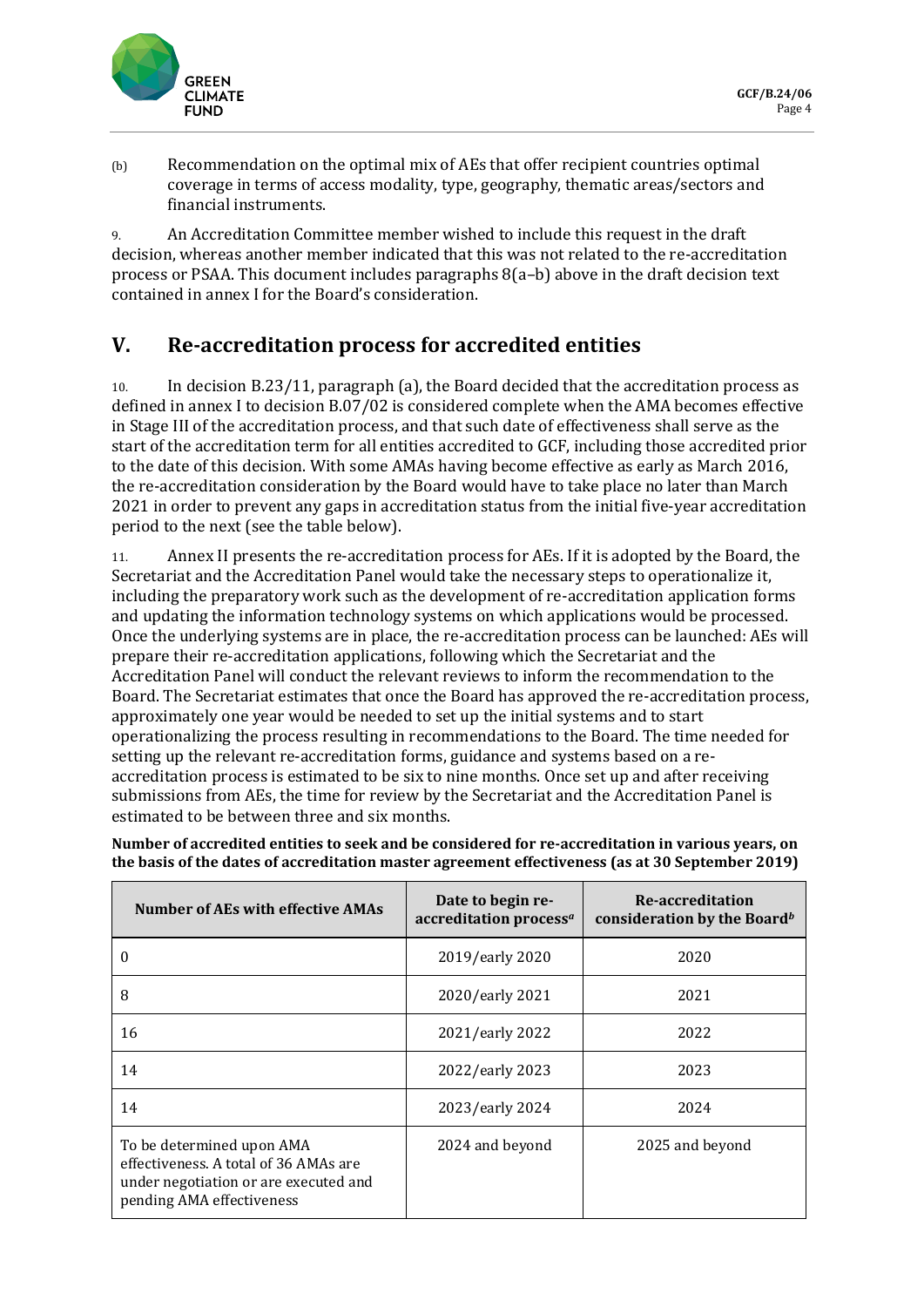

*Abbreviations*: AE = accredited entity, AMA = accreditation master agreement.

*<sup>a</sup>* This date is assuming that the Board approves a re-accreditation process and sufficient time is available to finalize preparatory work, including the development of re-accreditation application forms and updates to the online accreditation system to receive such applications.

*<sup>b</sup>*This date reflects the latest time frame for Board consideration in order to prevent any gaps in accreditation status from the initial five-year accreditation period to the next.

## **VI. Project-specific accreditation approach**

12. In decision B.23/11, paragraph (c), the Board agreed to the principle of the PSAA, as contained in section VII in annex II to document GCF/B.23/05, that combines assessments undertaken during the existing accreditation and proposal approval processes in a fit-forpurpose manner. In response to paragraph (d) of the same decision, the Accreditation Committee has consulted with and received endorsement from the Budget Committee on the implementation arrangements and corresponding budget for the PSAA.

13. Annex III contains the proposed PSAA.

14. The Accreditation Committee maintains the recommendation to exclude category A/intermediation 1 projects/programmes from the PSAA, as it was contained in document GCF/B.23/05.

15. The Accreditation Committee discussed whether to include both entities not yet accredited to GCF and AEs that submit or have submitted funding proposals in relation to the PSAA that go beyond their existing accreditation scope. There being no consensus, the Accreditation Committee did not include in the scope of entities eligible to apply for the PSAA those AEs that submit or have submitted funding proposals in relation to the PSAA that go beyond their existing accreditation scope.

16. An Accreditation Committee member proposed that the PSAA should be eligible for any funding proposal, whereas another member indicated that the principle of the PSAA in decision B.23/11, paragraph (c), referred to applicability to three requests for proposals and the simplified approvals process. The Accreditation Committee has included in the PSAA the eligibility of any funding proposal, which is contained in annex III for the Board's consideration.

### **VII. Letter to Co-Chairs of the Board**

17. Annex IV contains a letter from Mr. Richard Muyungi, Chair of the Accreditation Committee, addressed to the Co-Chairs informing them that the Accreditation Committee has approved this document and the Chair endorses its transmission to the Board.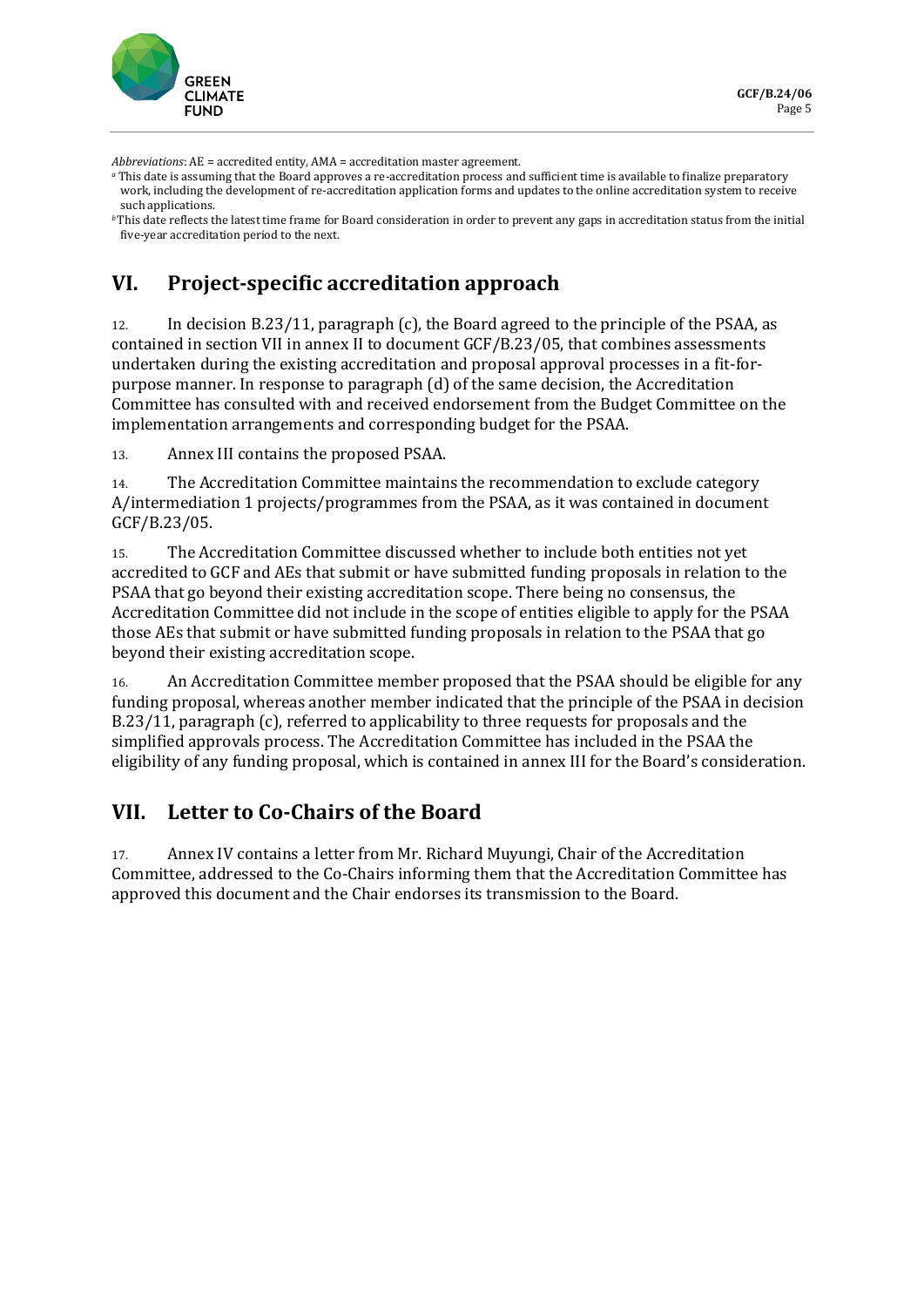

### **Annex I: Draft decision of the Board**

The Board, having considered document GCF/B.24/06 titled "Matters related to the accreditation framework":

- (a) *Requests* the Independent Evaluation Unit to undertake a review of the following items and to present a report with recommendations to the Board for its consideration no later than the twenty-fifth meeting of the Board:
	- (i) The current portfolio of accredited entities and the extent to which it contributes to maximizing the impact of GCF and to delivering on the GCF mandate and objectives; and
	- (ii) A recommendation on the optimal mix of accredited entities that offer recipient countries optimal coverage in terms of access modality, type, geography, thematic areas/sectors and financial instruments;
- (b) *Reaffirms* the urgent need to develop a strategic approach to accreditation, to be included in the 2020–2023 Strategic Plan;
- (c) *Adopts* the re-accreditation process set out in annex II;
- (d) *Recalls* decision B.23/11, paragraph (c), wherein the Board agreed to the principle of the project-specific assessment approach, as contained in section VII in annex II to document GCF/B.23/05, that combines assessments undertaken during the existing accreditation and proposal approval process in a fit-for-purpose manner;
- (e) *Decides*, pursuant to decision B.23/11, to implement, on a pilot basis, a project-specific assessment approach that combines assessments undertaken during the existing accreditation and proposal approval processes in a fit-for-purpose manner, in accordance with the parameters set out in annex III;
- (f) *Also decides* that entities with funding proposals approved within the scope of the project-specific assessment approach set out in paragraph (e) above shall be deemed accredited for the purposes of such approved funding proposal only;
- (g) *Requests* the Secretariat to implement the approach referred to in paragraph (e) above starting no later than 1 June 2020, with the objective of submitting funding proposals that are within the scope of the project-specific assessment approach for the Board's consideration as early as possible;
- (h) *Approves*, pursuant to paragraph (g) above, a budget of up to USD 600,000 under the administrative budget of the Secretariat for 2020 to cover the costs of the assessments of funding proposals submitted under the project-specific assessment approach and their related legal arrangements;
- (i) *Requests* the Secretariat to report to the Board on an annual basis on the operationalization and implementation of the approach referred to in paragraph (e) above; and
- (j) *Decides* that the Project Preparation Facility will support project and programme preparation requests from entities referred to in the project-specific assessment approach detailed in paragraph (e) above in addition to those entities already identified in decision B.13/21, paragraph (b), and that the provisions of decision B.13/21 shall apply mutatis mutandis to such entities.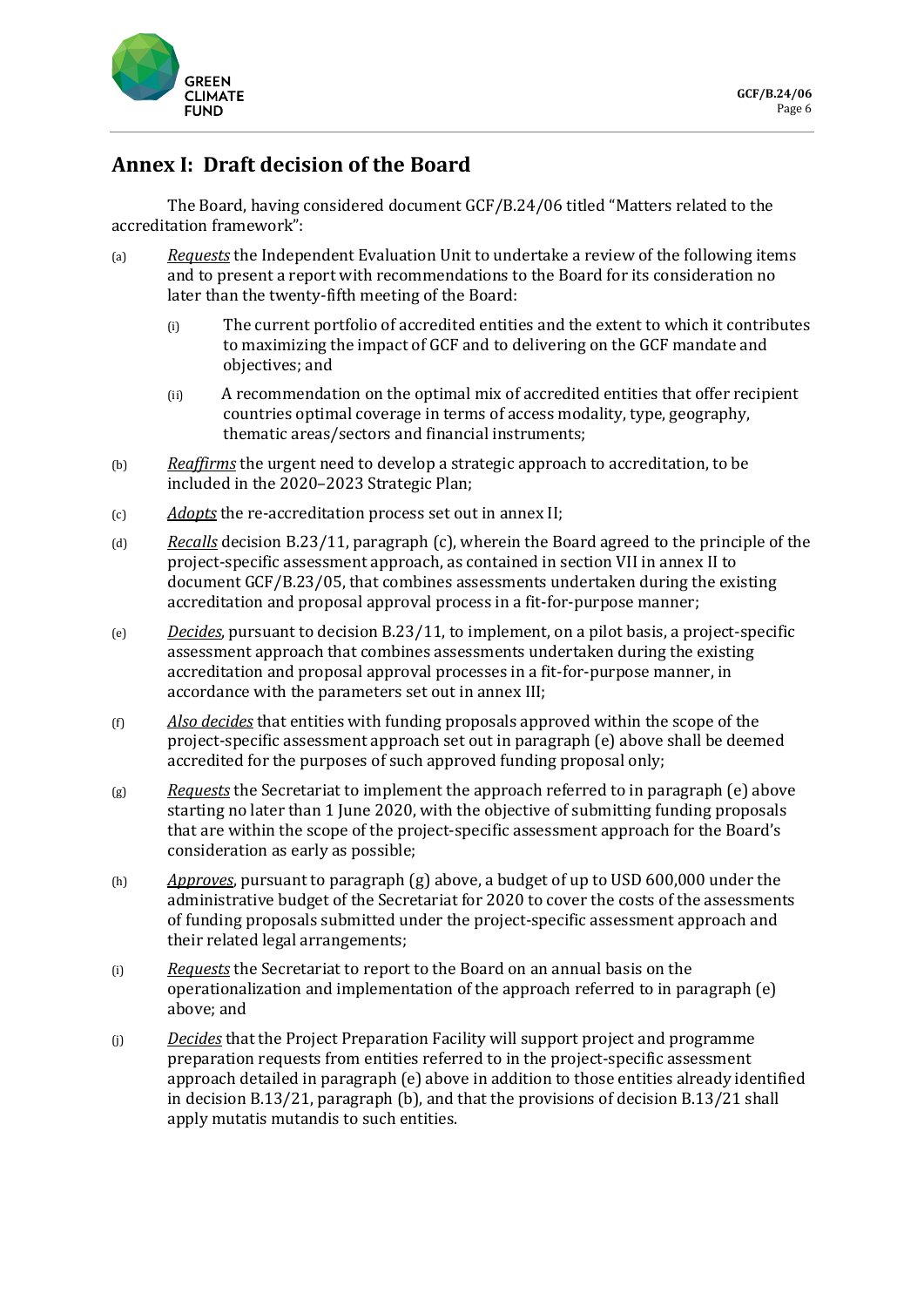

# **Annex II: Re-accreditation process for accredited entities**

1. In decision B.07/02, paragraph (a), the Board adopted the initial guiding framework for the GCF accreditation process. The accreditation term for an accredited entity (AE) is five years.<sup>1</sup> The accreditation term begins upon completion of the three-stage institutional accreditation process; that is, when the signed accreditation master agreement (AMA) entered into between GCF and an AE becomes effective. 2

2. The GCF initial monitoring and accountability framework<sup>3</sup> identifies the monitoring and reporting requirements applicable to AEs at both the institutional and the project/programme levels. At the institutional level, AEs are required to report during the term of their accreditation on their continued compliance with the standards for GCF accreditation, which includes annual self-assessments conducted by the AE and a midterm accreditation review conducted by GCF.

3. An AE will need to seek re-accreditation to GCF in order to maintain its status as an AE or its status as an AE will lapse at the end of its accreditation term. A risk-based approach will apply to the re-accreditation of AEs at the end of their accreditation term. In the six months prior to the end of the accreditation period, the AE may submit an application either for reaccreditation in the same categories as before, or for accreditation in higher categories (i.e. upgrade).

# **I. Standards for re-accreditation**

4. The general objective of the initial guiding framework for the GCF accreditation process<sup>4</sup> is to enable a coherent integration of the GCF fiduciary principles and standards, environmental and social safeguards (ESS) standards and Gender Policy<sup>5</sup> with the GCF accreditation process and its related operational systems and procedures, including the organizational structure and governance system dedicated to supporting it.

5. The following standards, which are assessed as a part of the accreditation process, will be assessed under the re-accreditation process.

# 1.1 Fiduciary principles and standards

6. The GCF fiduciary principles and standards distinguish between basic fiduciary criteria, which are applicable to all applicants, and specialized fiduciary criteria, which will reflect the institutional capacities necessary to deliver against the GCF objectives and in accordance with the scope of responsibilities entrusted to the AE. The specialized fiduciary standards include those for project management, grant award and/or funding allocation mechanisms and onlending and/or blending (for loans, equity and/or guarantees).

7. The GCF fiduciary principles and standards to be applied in the re-accreditation assessment include:

- (a) Initial fiduciary principles and standards (decision B.07/02);
- (b) Policy on the Protection of Whistleblowers and Witnesses (decision B.BM-2018/21);

<sup>1</sup> Decision B.11/10, annex I, paragraph 6, states, "The accreditation of an entity to the GCF is valid for a fixed term of five years or less, depending on the terms of accreditation, in accordance with decision B.10/07."

<sup>2</sup> Decision B.23/11, paragraph (a).

<sup>3</sup> Decision B.11/10, paragraph (a).

<sup>4</sup> Decision B.07/02.

<sup>5</sup> Decision B.09/11.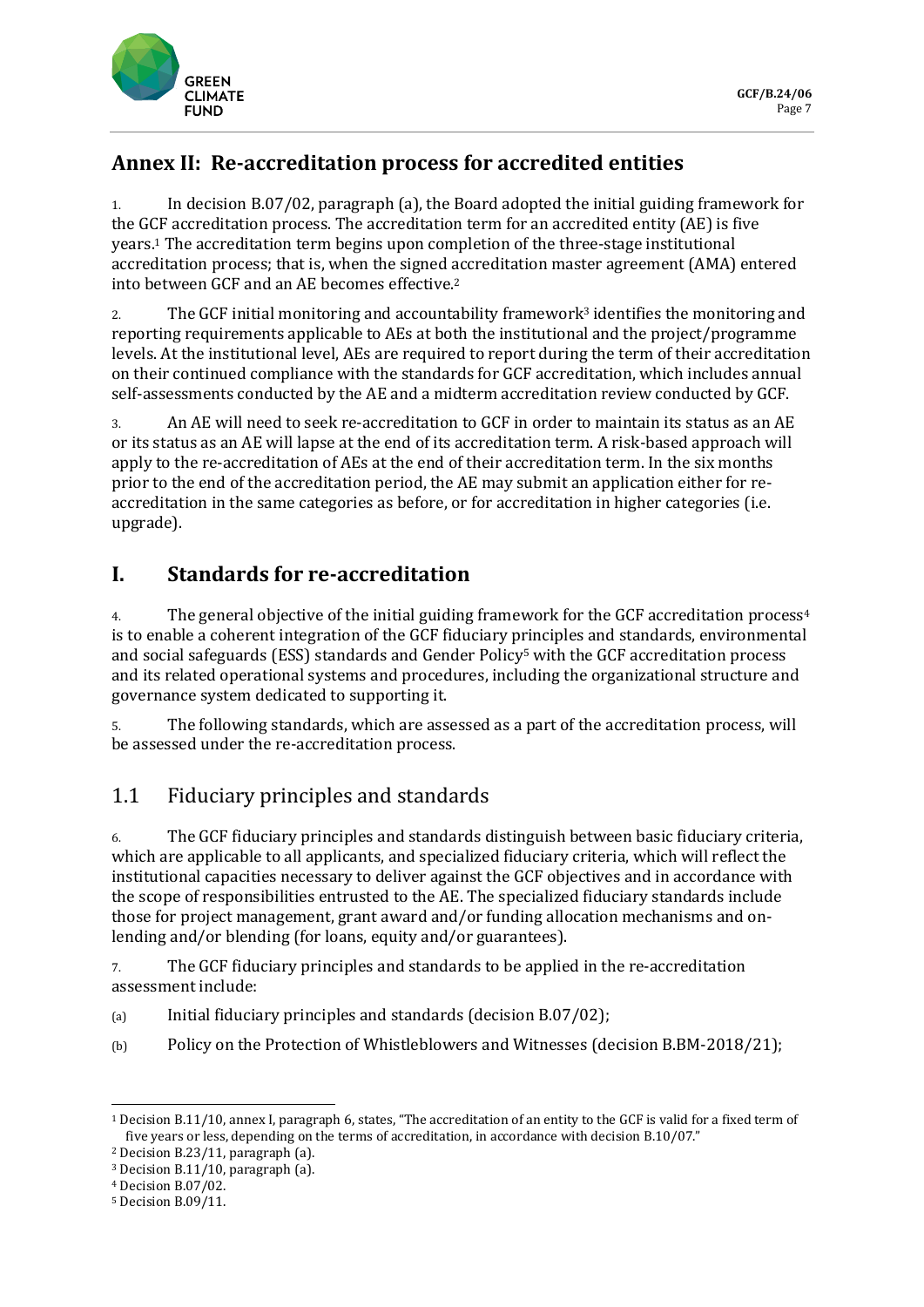

- (c) Anti-Money Laundering and Countering the Financing of Terrorism Policy (decision B.18/10);
- (d) Standards for the Implementation of the Anti-Money Laundering and Countering the Financing of Terrorism Policy (decision B.23/15); 6
- (e) Policy on Prohibited Practices (decision B.22/19);<sup>7</sup> and
- (f) Policy on the Prevention and Protection from Sexual Exploitation, Sexual Abuse, and Sexual Harassment (decision B.23/16). 8

### 1.2 Environmental and social safeguards

8. The GCF Environmental and Social Policy,<sup>9</sup> the ESS standards,<sup>10</sup> the Information Disclosure Policy<sup>11</sup> regarding requirements to disclose environmental and social (E&S) information for category A/intermediation 1 and category B/intermediation 2 projects/programmes, and the Policy on the Prevention and Protection from Sexual Exploitation, Sexual Abuse, and Sexual Harassment<sup>12</sup> will be applied in the re-accreditation assessment.

9. The GCF ESS standards contain the requirements that, in cases where there may be environmental and/or social risks and impacts, AEs must ensure that the executing entities they oversee and manage comply with the GCF ESS standards in relation to projects and programmes supported financially by GCF.

10. The GCF ESS standards comprise eight standards with the first one (performance standard 1: assessment and management of E&S risks and impacts) applying to all AEs seeking to become re-accredited.

- 11. Performance standard 1 establishes the importance of:
- (a) Integrated assessment to identify the E&S impacts, risks and opportunities of funding proposals;
- (b) Effective community engagement through the disclosure of project-related information and consultation with local communities on matters that directly affect them; and

<sup>6</sup> Decision B.23/15, paragraph (b), requests the Accreditation Committee, in consultation with the Head of the Independent Integrity Unit, to consider the best way to integrate the Anti-Money Laundering and Countering the Financing of Terrorism Policy in the interim fiduciary standards and present to the Board a proposal for its consideration in 2019 as a matter of urgency. A proposal on integration has yet to be presented to the Board for its consideration. After adoption by the Board of the revised initial fiduciary standards, the accreditation process may be amended to reflect them.

<sup>7</sup> The Policy on Prohibited Practices adopted in decision B.22/19 replaces the General Policy on Prohibited Practices adopted by the Board in decision B.12/31, paragraph (h).

<sup>8</sup> Decision B.23/16, paragraph (b), requests the Accreditation Committee, in consultation with the Head of the Independent Integrity Unit, to consider the best ways to update and amend, as appropriate, the requirements placed on Accredited Entities in the relevant standards, safeguards and policies of GCF so as to integrate the obligations set out in the policy. A proposal on the update or amendment has yet to be presented to the Board for its consideration. After adoption by the Board of either the revised initial fiduciary standards, ESS standards or Gender Policy, the accreditation process may be amended to reflect them.

<sup>9</sup> Decision B.19/10.

<sup>10</sup> Decision B.07/02.

<sup>11</sup> Decision B.12/35.

<sup>12</sup> Decision B.23/16, paragraph (b), requests the Accreditation Committee, in consultation with the Head of the Independent Integrity Unit, to consider the best way to update and amend, as appropriate, the requirements placed on Accredited Entities in the relevant standards, safeguards and policies of GCF so as to integrate the obligations set out in the policy. A proposal on the update or amendment has yet to be presented to the Board for its consideration. After adoption by the Board of either the revised initial fiduciary standards, ESS standards or Gender Policy, the accreditation process may be amended to reflect them.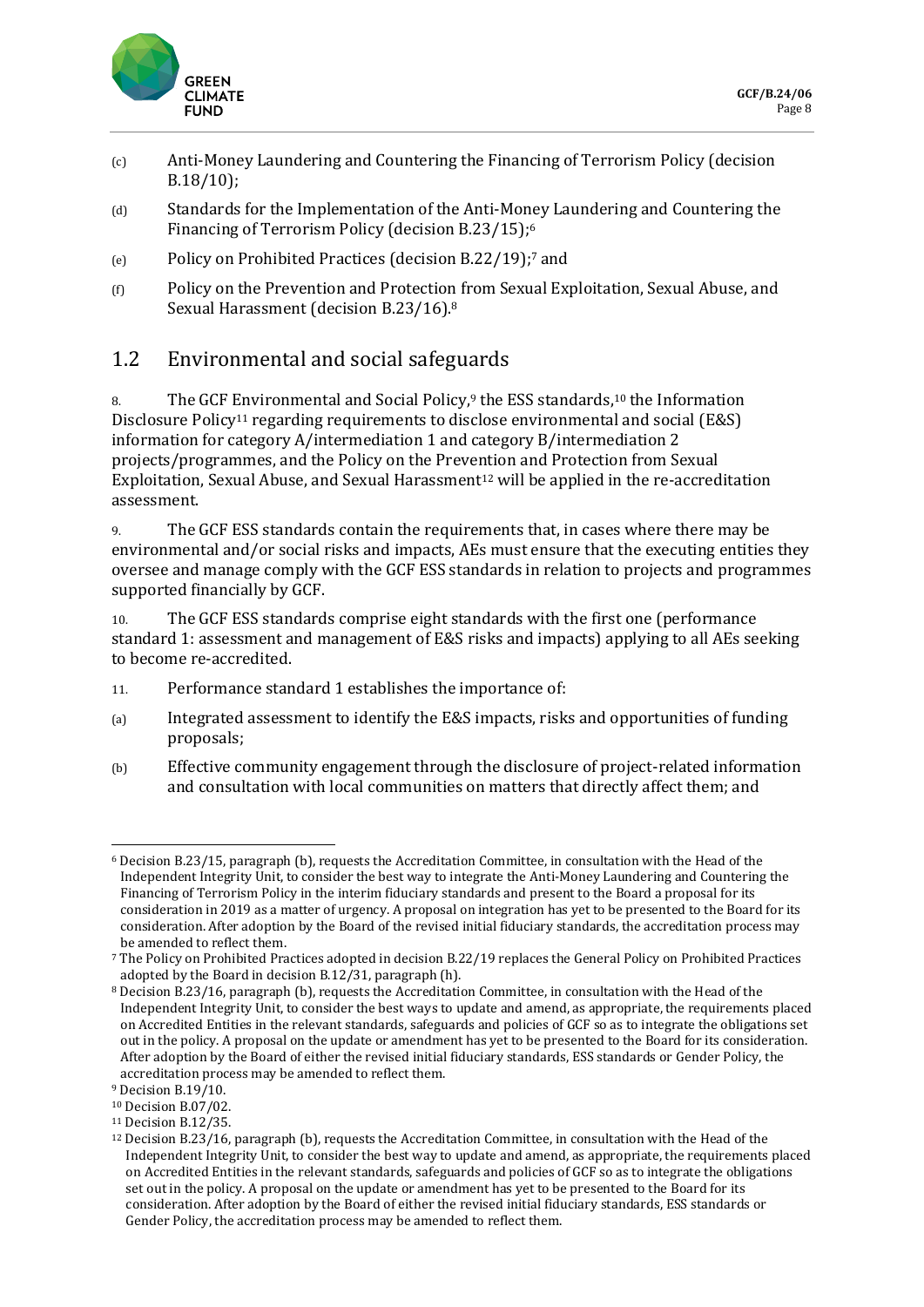

(c) AE management of E&S performance throughout the life of the funded project or programme.

12. Performance standards 2–8 establish objectives and requirements to avoid and minimize and, where residual impacts remain, compensate/offset the risks and impacts to workers, affected communities and the environment. While all relevant E&S risks and potential impacts should be considered as part of the assessment, performance standards 2–8 describe potential E&S risks and impacts that require particular attention.

13. Performance standards 2–8 will be utilized in a modular way as needed. Where environmental or social risks and impacts are identified, the AE is required to manage them in accordance with the GCF ESS standards through the relevant executing entity or entities that the AE oversees and manages.

### 1.3 Gender

14. The ability of the AE to meet the principles contained in the Gender Policy will be assessed during the re-accreditation process. AEs will be required to have policies, procedures and competencies in place with which to implement the Gender Policy. At the project/programme level, the AE will be responsible for implementing the Gender Policy as it relates to the GCF-approved project/programme through in-country project identification and implementation, as well as for results reporting. The application of the GCF guidelines on the initial socioeconomic and gender assessments and GCF ESS standards as they relate to the project/programme is mandatory.

15. In addition, applicants and AEs must apply the principles contained in the Policy on the Prevention and Protection from Sexual Exploitation, Sexual Abuse, and Sexual Harassment.<sup>13</sup>

## **II. Approach to the re-accreditation and process**

16. The approach to and scope of re-accreditation, applying the fit-for-purpose approach to accreditation, and pursuant to the initial guiding framework for the GCF accreditation process, includes:

- (a) Process: the accreditation process, consisting of three main stages, as contained in section V of annex I to decision B.07/02. For AEs that are accredited under the direct access modality, the nomination from the national designated authority or focal point will remain valid for the re-accreditation process;
- (b) Standards for re-accreditation assessment: the standards for GCF accreditation in section I above. Any new or amended standards as contained in section I above adopted by the Board during the five-year accreditation period of an AE will be assessed no earlier than the re-accreditation review of the AE;
- (c) Timing to apply for re-accreditation: six months prior to the end of the accreditation period;

<sup>13</sup> Decision B.23/16, paragraph (b), requests the Accreditation Committee, in consultation with the Head of the Independent Integrity Unit, to consider the best ways to update and amend, as appropriate, the requirements placed on Accredited Entities in the relevant standards, safeguards and policies of GCF so as to integrate the obligations set out in the policy. A proposal on the update or amendment has yet to be presented to the Board for its consideration. After adoption by the Board of either the revised initial fiduciary standards, ESS standards or Gender Policy, the accreditation process may be amended to reflect them.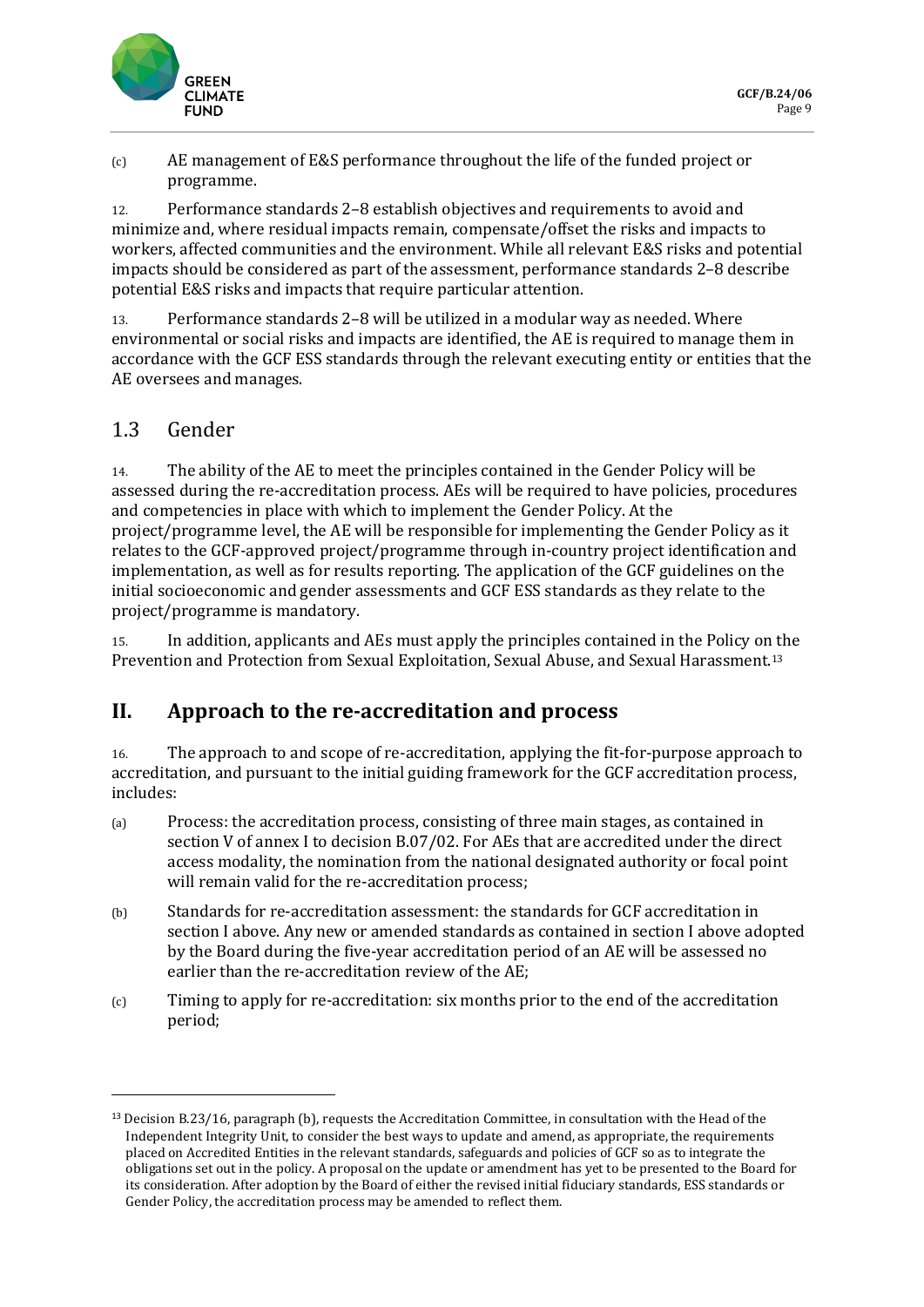

- (d) Fees for re-accreditation: no fees for re-accreditation shall be charged if the AE is seeking re-accreditation for the same scope of accreditation it was originally accredited for (e.g. the same size category, fiduciary criteria and E&S risk category). In cases where the AE is applying for an upgrade in its accreditation scope, the AE shall pay fees for the upgraded scope of accreditation minus the fees already paid for the existing accreditation scope, in line with the policy on fees for accreditation of GCF; 14
- (e) Scope of review:
	- (i) Reports relating to the performance of the AE over the previous five years, including reports on the GCF-funded activities;<sup>15</sup>
	- $(i)$  Risk flags incurred by the projects, AE or country over the previous five years;<sup>16</sup>
	- (iii) Report on participatory monitoring and review submitted by the national designated authority or focal point, if available, related to the GCF-funded projects/programmes undertaken by the AE within the country; 17
	- (iv) For international access entities, reports on their support to direct access entities to strengthen capacities of, or otherwise support, potential subnational, national and regional entities to meet, at the earliest opportunity, the accreditation requirements of GCF in order to enhance country ownership;<sup>18</sup> and
	- (v) The Secretariat and Accreditation Panel's assessment of the extent to which the overall portfolio of activities of the AE beyond those funded by GCF has evolved during the accreditation period, in order to advance the goal of GCF to promote the paradigm shift towards low-emission and climate-resilient development pathways in the context of sustainable development; 19
- (f) Reviewers: the Secretariat and the Accreditation Panel, in accordance with the process identified in the accreditation framework;
- $(g)$  Output: recommendation to re-accredit or not to re-accredit by the Secretariat and the Accreditation Panel. The scope of accreditation recommended by the Accreditation Panel may be:
	- (i) No change (same accreditation categories the AE was originally accredited for);
	- (ii) Upgrade (new accreditation categories compared with those the AE was originally accredited for); or
	- (iii) Downgrade (lower accreditation category than the AE was originally accredited for); and
- (h) Decision-making: the Board will decide whether an entity is to be re-accredited and for which criteria, based on the assessment conducted by the Secretariat and the Accreditation Panel. 20

<sup>14</sup> Decision B.08/04.

<sup>15</sup> Decision B.11/10.

<sup>16</sup> Decision B.11/10.

<sup>17</sup> Decision B.11/10, particularly annex I, paragraph 15.

<sup>18</sup> In decision B.10/06, paragraph (i), the Board decided that "all international entities, as an important consideration of their accreditation application, shall indicate how they intend to strengthen capacities of, or otherwise support, potential subnational, national and regional entities to meet, at the earliest opportunity, the accreditation requirements of the Fund in order to enhance country ownership and that they report annually on these actions".

<sup>19</sup> Paragraph 35 of the GCF monitoring and accountability framework.

 $20$  Decision B.10/07, paragraph (c).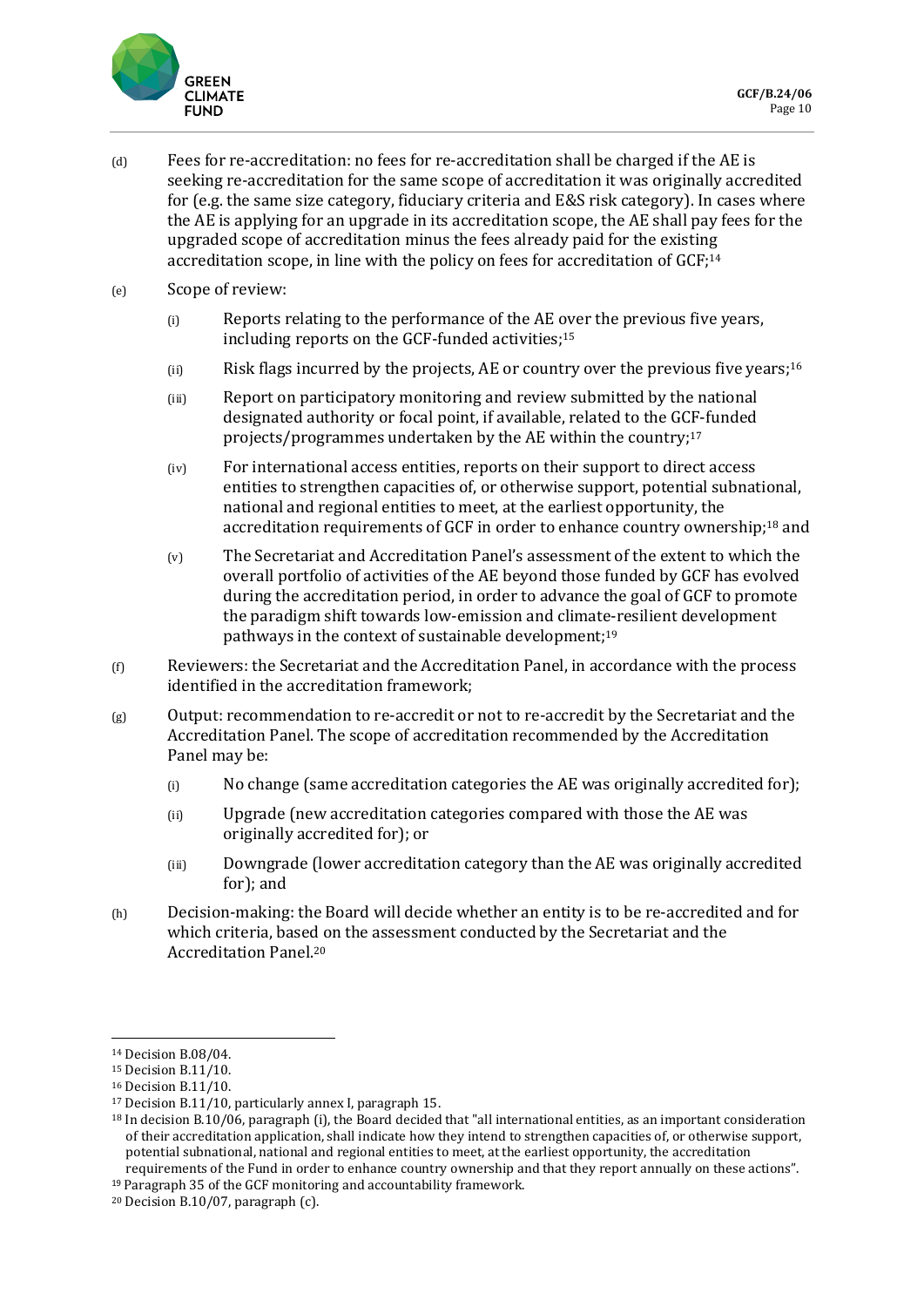

17. The following principles will be applied in the re-accreditation process (see the figure below):

- (a) The extent of assessment related to institutional capacities is ordered from the highest level of assessment to the least, as follows:<sup>21</sup>
	- (i) Accreditation;
	- (ii) Re-accreditation;
	- (iii) Midterm review by GCF;<sup>22</sup> and
	- (iv) Annual self-assessments by AEs;<sup>23</sup>
- (b) Any assessment of institutional compliance with GCF accreditation requirements following the initial accreditation assessment (e.g. annual self-assessments, midterm accreditation review and re-accreditation) should focus on the changes in the institutional systems, policies, procedures and capacities that impact the ability of the AE to undertake its role and responsibilities as an AE and meet its obligations as per the AMA;
- (c) The re-accreditation process and midterm accreditation review should build upon the institutional compliance assessments previously reported by the AEs and conducted by GCF in order to minimize overlap in the periodic reviews and reduce the burden for both AEs and GCF in the re-accreditation process; and
- (d) For applications for re-accreditation for the same accreditation scope as the initial accreditation, taking into account paragraph 16(b) above, only new track records during the accreditation term should be subject to review. For re-accreditation applications that include an application for a new accreditation scope, the accreditation assessment of the new accreditation scope will be treated as an upgrade application and be assessed in its entirety (i.e. not only focusing on changes, because the new scope has never been assessed).

#### **Approach to level of due diligence for institutional accreditation and re-accreditation**



*Abbreviation:* AE = accredited entity.

#### 18. The indicative approach to paragraph 16 above is as follows:

<sup>22</sup> Decision B.11/10.

<sup>21</sup> Unless otherwise agreed in effective AMAs.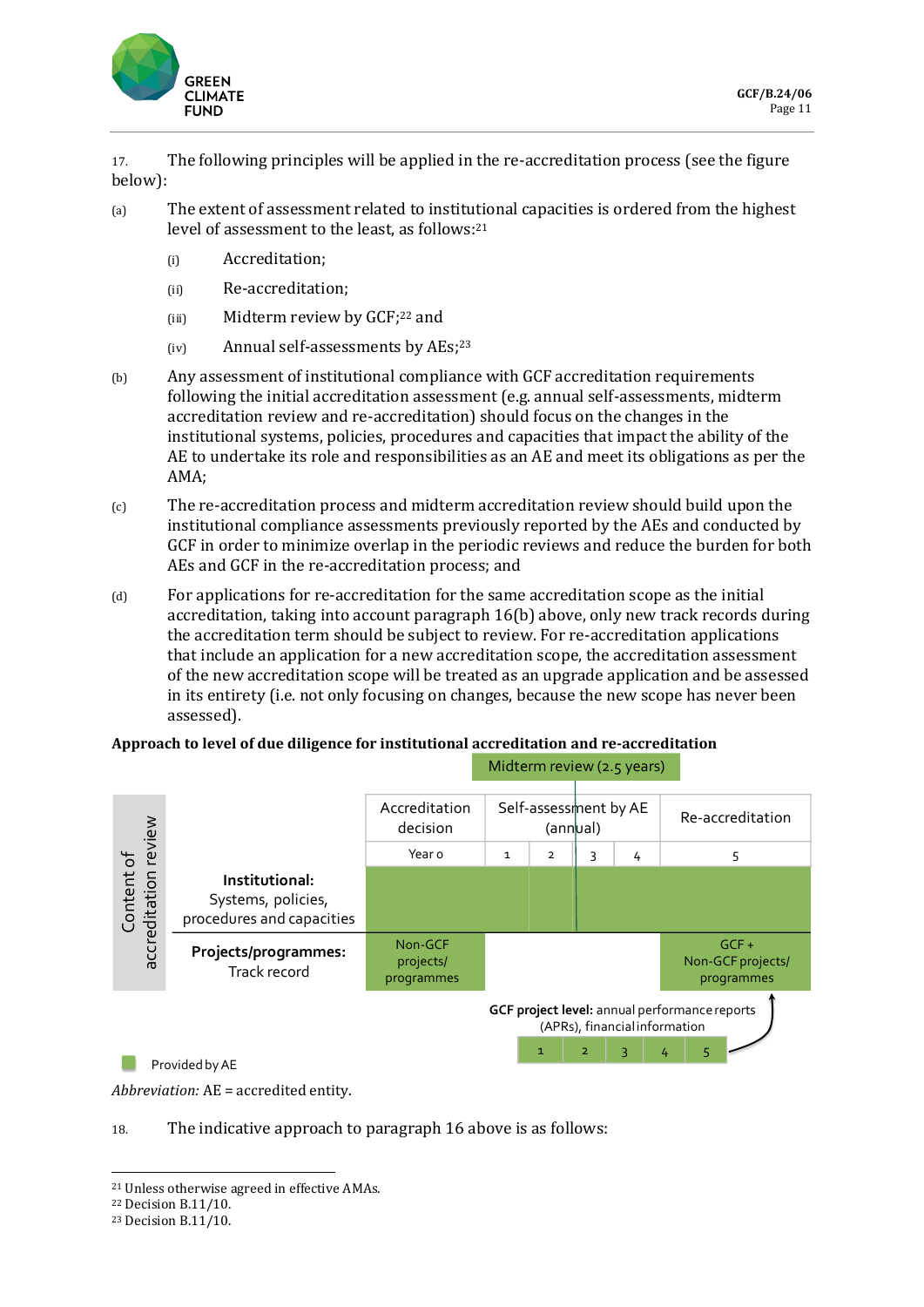

- (a) Year 1: the AE provides its annual self-assessment using the GCF annual self-assessment template covering the period from year 0 to year 1, indicating whether there have been any changes in institutional systems, policies, procedures and capacities that impact its ability to undertake the role and responsibilities of an AE and obligations as per its AMA with GCF. If there are no changes, the AE would report this. If there are changes, further information should be provided by the AE in order for GCF to assess whether such changes impact its status as an AE;
- (b) Year 2: the same as (a) above, but focusing on changes during the period from year 1 to year 2;
- (c) Midterm review at approximately 2.5 years: GCF conducts its review on the basis of information already provided by the AE in the year 1 and year 2 self-assessments, and any changes since year 2 reported by the AE in the GCF midterm review template;
- (d) Year 3: the same as (a) and (b) above, but focusing on changes during the period from year 2 (or midterm review) to year 3;
- (e) Year 4: the same as (d) above, but focusing on changes during the period from year 3 to year 4; and
- $(f)$  Year 5 (six months prior to the end of the fifth year): the AE applies for re-accreditation focusing on changes during the period from year 4 to year 5.

19. In cases where the annual self-assessment is not required but the midterm review and re-accreditation are, at the time of the midterm review of these AEs, any changes in the institutional systems, policies, procedures and capacities of the AE that impact its ability to undertake the role and responsibilities of an AE and obligations as per its AMA with GCF for the period between year 0 and year 2.5 would be assessed. At the time of re-accreditation, such changes for the period between year 2.5 and year 5 would be assessed.

## **III. Upgrades in accreditation scope**

20. The accreditation of additional institutional capacities (e.g. upgrade in accreditation scope) can be done at any time and as soon as the AE considers itself ready to pursue such an upgrade in its accreditation. The accreditation process for the upgrade will then focus only on the new capacities to be reviewed and not on all the other capacities already accredited.

21. The table below outlines indicative approaches for different scenarios regarding the status quo or changes in the accreditation scope (see also para. 16(d) above):

| <b>Compared</b><br>with initial<br>accreditation               | Case A: no change<br>to accreditation<br>scope<br>Original = $PM$<br>Re-accreditation<br>$= PM$ | Case B: change in<br>accreditation scope<br>Original = $PM$<br>$Re\text{-}accreditation = PM$<br>$\bullet$<br>and GA | Case C: change in original<br>accreditation and<br>accreditation scope <sup><i>a</i></sup><br>Original = $PM$<br>$Re$ -accreditation = PM<br>$\bullet$<br>and GA |  |  |  |
|----------------------------------------------------------------|-------------------------------------------------------------------------------------------------|----------------------------------------------------------------------------------------------------------------------|------------------------------------------------------------------------------------------------------------------------------------------------------------------|--|--|--|
| <b>Initial accreditation</b>                                   |                                                                                                 |                                                                                                                      |                                                                                                                                                                  |  |  |  |
| <b>Accreditation</b><br>criteria                               | Same                                                                                            | Change                                                                                                               | Change                                                                                                                                                           |  |  |  |
| 1.<br>Systems,<br>policies,<br>procedures<br>and<br>capacities | Same                                                                                            | Same for PM<br>$\bullet$<br>New for GA<br>$\bullet$                                                                  | Change in PM<br>٠<br>New for GA<br>$\bullet$                                                                                                                     |  |  |  |

#### **Indicative approach to re-accreditation scenarios concerning changes in accreditation scope**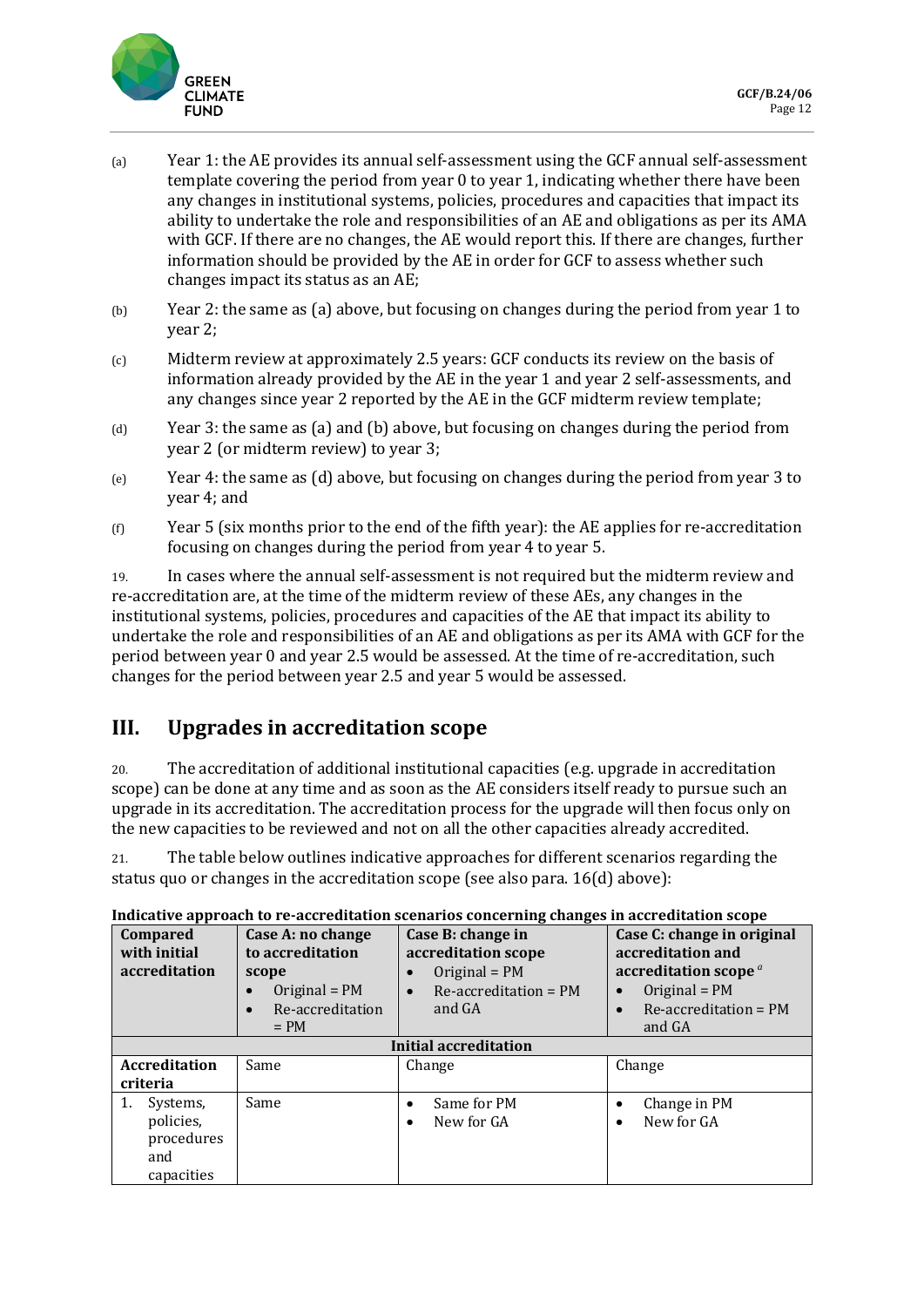

| Compared<br>with initial<br>accreditation<br>2.<br>Track                    | Case A: no change<br>to accreditation<br>scope<br>Original = PM<br>$\bullet$<br>Re-accreditation<br>$\bullet$<br>$= PM$<br>Change (GCF + non-                                                                        | Case B: change in<br>accreditation scope<br>Original = $PM$<br>$\bullet$<br>Re-accreditation = PM<br>$\bullet$<br>and GA<br>Change $(GCF + non-GCF)$ (in                                                                                                                                                                                                                                                                      | Case C: change in original<br>accreditation and<br>accreditation scope <sup>a</sup><br>Original = $PM$<br>$\bullet$<br>Re-accreditation = PM<br>$\bullet$<br>and GA<br>Change (GCF + non-GCF (in                                                                                                                                                                                                                                                                                                                                           |
|-----------------------------------------------------------------------------|----------------------------------------------------------------------------------------------------------------------------------------------------------------------------------------------------------------------|-------------------------------------------------------------------------------------------------------------------------------------------------------------------------------------------------------------------------------------------------------------------------------------------------------------------------------------------------------------------------------------------------------------------------------|--------------------------------------------------------------------------------------------------------------------------------------------------------------------------------------------------------------------------------------------------------------------------------------------------------------------------------------------------------------------------------------------------------------------------------------------------------------------------------------------------------------------------------------------|
| record                                                                      | GCF (in the absence<br>of GCF) projects/<br>programmes)                                                                                                                                                              | the absence of GCF)<br>projects/programmes)                                                                                                                                                                                                                                                                                                                                                                                   | the absence of GCF)<br>projects/programmes)                                                                                                                                                                                                                                                                                                                                                                                                                                                                                                |
|                                                                             |                                                                                                                                                                                                                      | <b>Re-accreditation</b>                                                                                                                                                                                                                                                                                                                                                                                                       |                                                                                                                                                                                                                                                                                                                                                                                                                                                                                                                                            |
| Scope of the<br>re-<br>accreditation<br>assessment                          | Focus on new track<br>record (GCF + non-<br>GCF (in the absence<br>of GCF) projects/<br>programmes),<br>including project<br>performance reviews<br>and risk flag<br>reporting                                       | $\bullet$<br>For the same criteria<br>(PM), focus on new track<br>record (GCF + non-GCF<br>(in the absence of GCF)<br>projects/programmes),<br>including project<br>performance reviews<br>and risk flag reporting<br>For new criteria (GA),<br>$\bullet$<br>check (1) systems,<br>policies, procedures and<br>capacities and (2) track<br>record (e.g. new<br>accreditation<br>application for GA,<br>treated as an upgrade) | For the same criteria<br>$\bullet$<br>(PM), focus on change<br>compared with the<br>original in (1) systems,<br>policies, procedures<br>and capacities and (2)<br>new track record (GCF<br>+ non-GCF (in the<br>absence of GCF)<br>projects/programmes),<br>including project<br>performance reviews<br>and risk flag reporting<br>For new criteria (GA),<br>$\bullet$<br>check (1) systems,<br>policies, procedures<br>and capacities and (2)<br>track record (e.g. new<br>accreditation<br>application for GA,<br>treated as an upgrade) |
| <b>Additional</b><br>items to be<br>assessed<br>during re-<br>accreditation | IAE intent to<br>$\bullet$<br>support DAEs<br>Extent to which<br>$\bullet$<br>the AE's overall<br>portfolio of<br>activities beyond<br>those funded by<br><b>GCF</b> has evolved<br>in the direction<br>of GCF goals | IAE intent to support<br>$\bullet$<br><b>DAEs</b><br>Extent to which the AE's<br>$\bullet$<br>overall portfolio of<br>activities beyond those<br>funded by GCF has<br>evolved in the direction<br>of GCF goals                                                                                                                                                                                                                | IAE intent to support<br>$\bullet$<br><b>DAEs</b><br>Extent to which the<br>$\bullet$<br>AE's overall portfolio of<br>activities beyond those<br>funded by GCF has<br>evolved in the direction<br>of GCF goals                                                                                                                                                                                                                                                                                                                             |

*Abbreviations*: DAE = direct access entity, GA = specialized fiduciary standard for grant award and/or funding allocation mechanisms, IAE = international access entity, PM = specialized fiduciary standard for project management.

*<sup>a</sup>* Accreditation scope as in: maximum financing size category; environmental and social safeguards risk category; geographic scope (national/regional).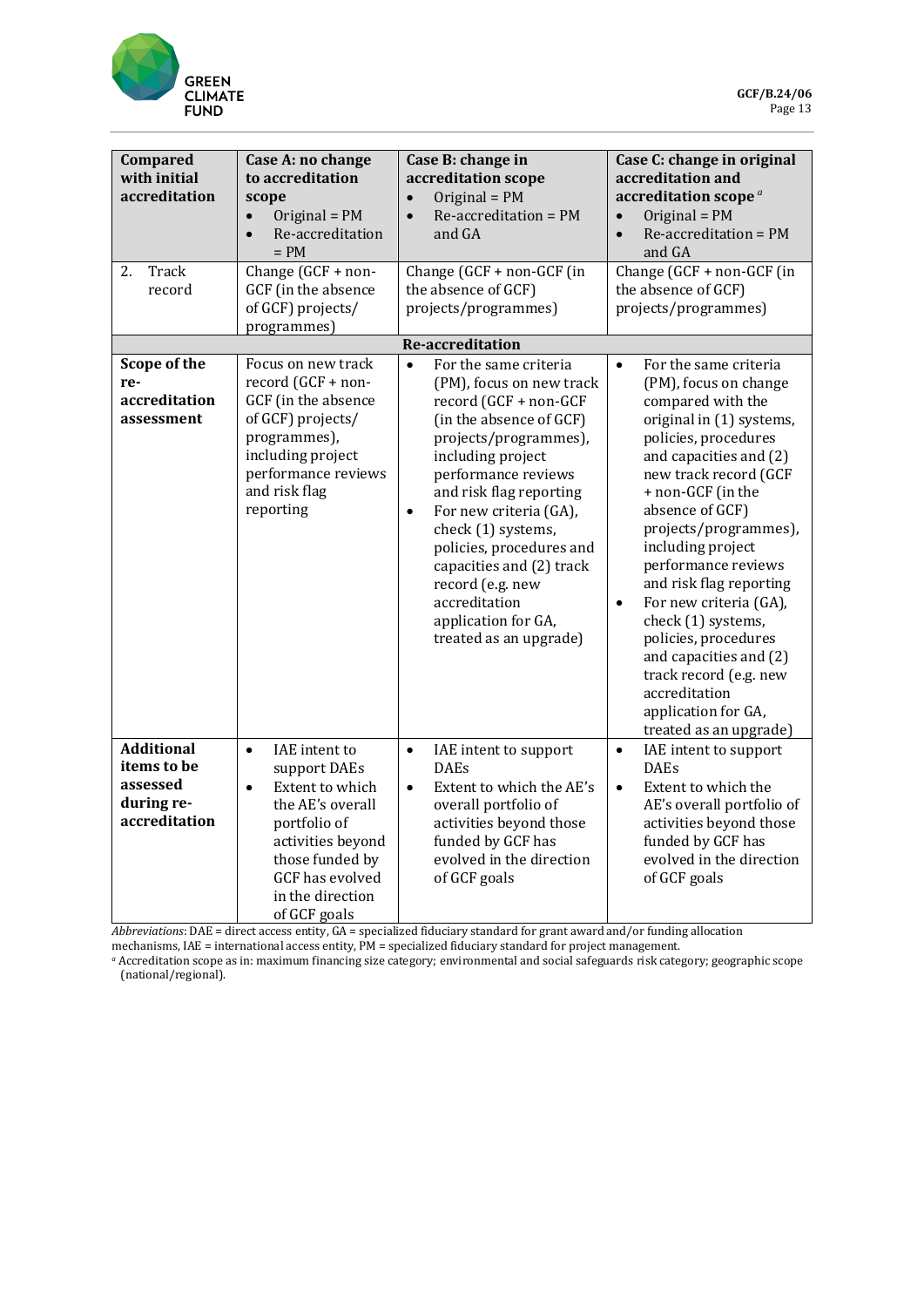

# **Annex III: Pilot framework for the GCF project-specific assessment approach**

# **I. General objective**

1. The general objective of this pilot framework is to enable a coherent integration of the GCF fiduciary principles and standards, environmental and social safeguards (ESS) standards and Gender Policy with the project-specific assessment approach (PSAA) as an accreditation approach, and its related operational systems and procedures, including the organizational structure and governance system dedicated to supporting it.

2. The initial guiding framework for the GCF accreditation process contained in annex I to decision B.07/02 focuses on assessing an organization's institutional systems, policies and procedures in place that meet the GCF standards for accreditation related to fiduciary, ESS and gender requirements, and the track record in applying such systems, policies and procedures, resulting in an accreditation type comprising (a) a maximum project or programme activity size category, (b) fiduciary functions and (c) a maximum environmental and social (E&S) risk level within which an accredited entity (AE) can undertake projects/programmes with GCF funding.

3. Institutional accreditation allows GCF to build a network of long-term partners not only through the delivery of projects, but also by building institutions. In institutional accreditation, GCF assesses institution-wide fiduciary, E&S and gender-related systems, policies, procedures, capacities and track record of the entity at its institutional level against the standards for GCF accreditation. AEs, once accredited, can submit funding proposals within the scope of their accreditation, and engage with GCF on multiple projects.

4. The PSAA is a complementary approach to institutional accreditation that allows GCF to target specific projects/programmes. It focuses on assessing whether the entity can undertake the proposed project/programme in line with the standards for GCF accreditation (see figure 1).



**Figure 1: Overview of accreditation approaches: institutional accreditation and the projectspecific assessment approach**

*Abbreviation*: TAP = independent Technical Advisory Panel.

5. Depending on the envisaged engagement with GCF, entities may apply under the institutional accreditation (portfolio) and the PSAA (targeted project/programme) sequentially or in parallel. Entities may be encouraged to seek institutional accreditation after undergoing the PSAA should they have the potential to be a long-term partner and show interest in aligning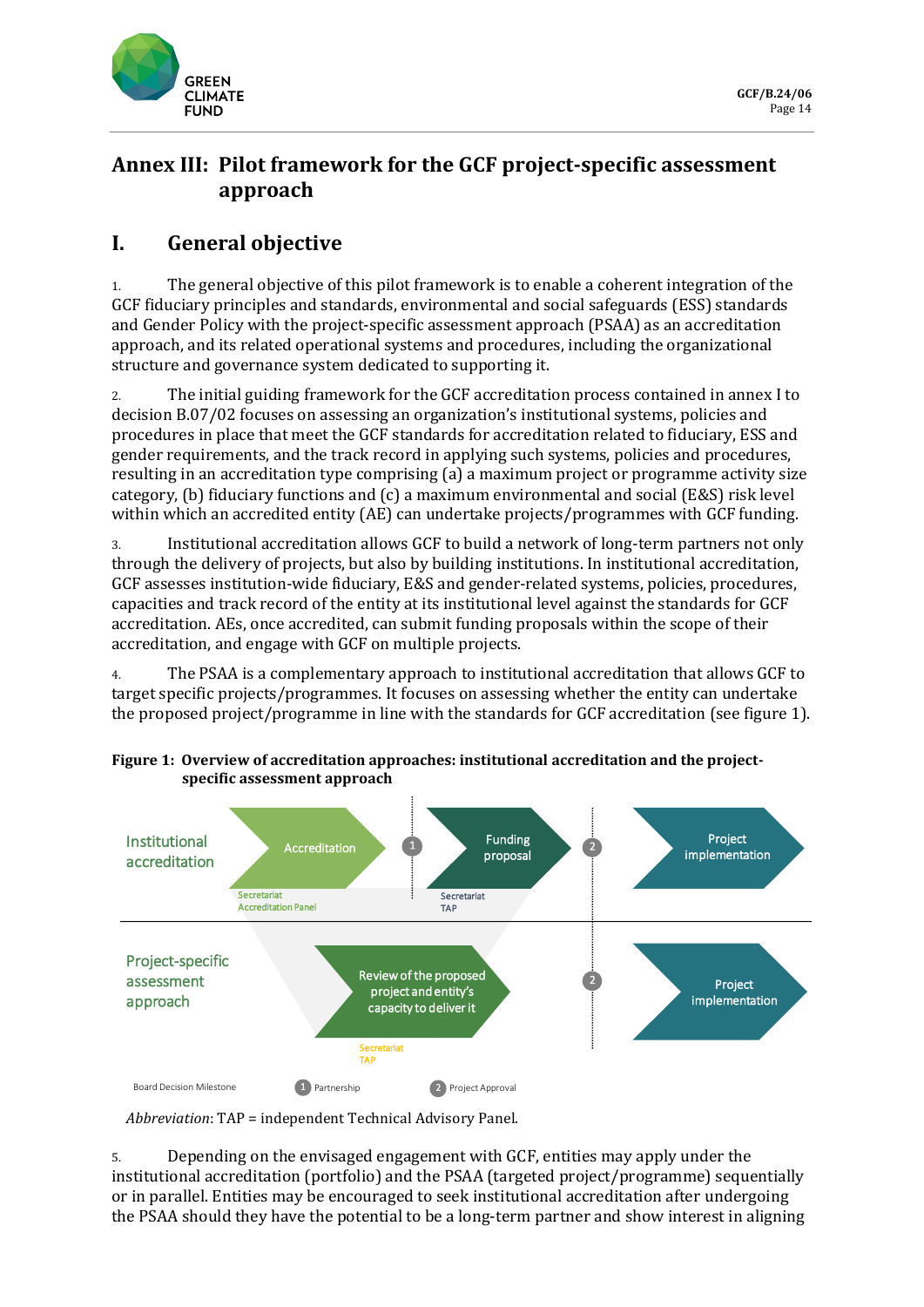

their institutional systems to the standards of GCF accreditation. The institutional capacity checks related to delivery of the targeted project/programme under the PSAA would be used to inform the institutional accreditation process, noting that the broader institution-wide systems and capacities for a potential portfolio of projects/programmes will be assessed in institutional accreditation.

6. The PSAA is consistent with the initial guiding framework for the GCF accreditation process. However, it focuses on the organization's ability to implement the proposed project/programme presented to GCF rather than a hypothetical set of projects/programmes that the entity may bring forward in the future. In doing so, this pilot framework aims to provide a more fit-for-purpose approach to accreditation in relation to the intended programming. Additionally, it aims to broaden access to GCF for entities for whom the institution-wide approach in accreditation does not as readily respond to the nature and number of projects they intend to develop with GCF support, and the higher transaction costs associated with the process.

7. Unless otherwise specifically modified herein, all other relevant GCF policies apply as usual to this PSAA pilot framework.

# **II. Applicability**

8. The PSAA applies to any funding proposal submitted by entities not yet accredited to GCF, in particular direct access entities.

9. Entities submitting such funding proposals may be entities not yet accredited to GCF that submit or have submitted funding proposals.

10. Each entity will be capped at a maximum of one approved funding proposal under this pilot approach.

11. Funding proposals submitted under the PSAA may include only those that are in either category C/intermediation 3 or category B/intermediation 2.<sup>1</sup>

12. The Secretariat shall take appropriate measures to encourage and provide support to direct access entities to submit projects or programmes under this approach.

## **III. Standards**

13. The following GCF standards apply to the PSAA, which will form part of the review of the proposed project/programme. The focus of the assessment will be on the entity's ability to meet GCF standards in implementing the proposed project/programme – not on the institution-wide systems, policies and procedures or general track record as are assessed in the institutional accreditation process. <sup>2</sup> The entity will be assessed against these standards in a manner that is fit-for-purpose in the context of the proposed project/programme:

(a) GCF fiduciary principles and standards include:

- (i) Initial fiduciary principles and standards;<sup>3</sup>
- (ii) Policy on the Protection of Whistleblowers and Witnesses; 4

<sup>1</sup> Refer to the GCF Environmental and Social Policy contained in decision B.19/06.

<sup>2</sup> Decision B.07/02, paragraph (a).

<sup>3</sup> Decision B.07/02.

<sup>4</sup> Decision B.BM-2018/21.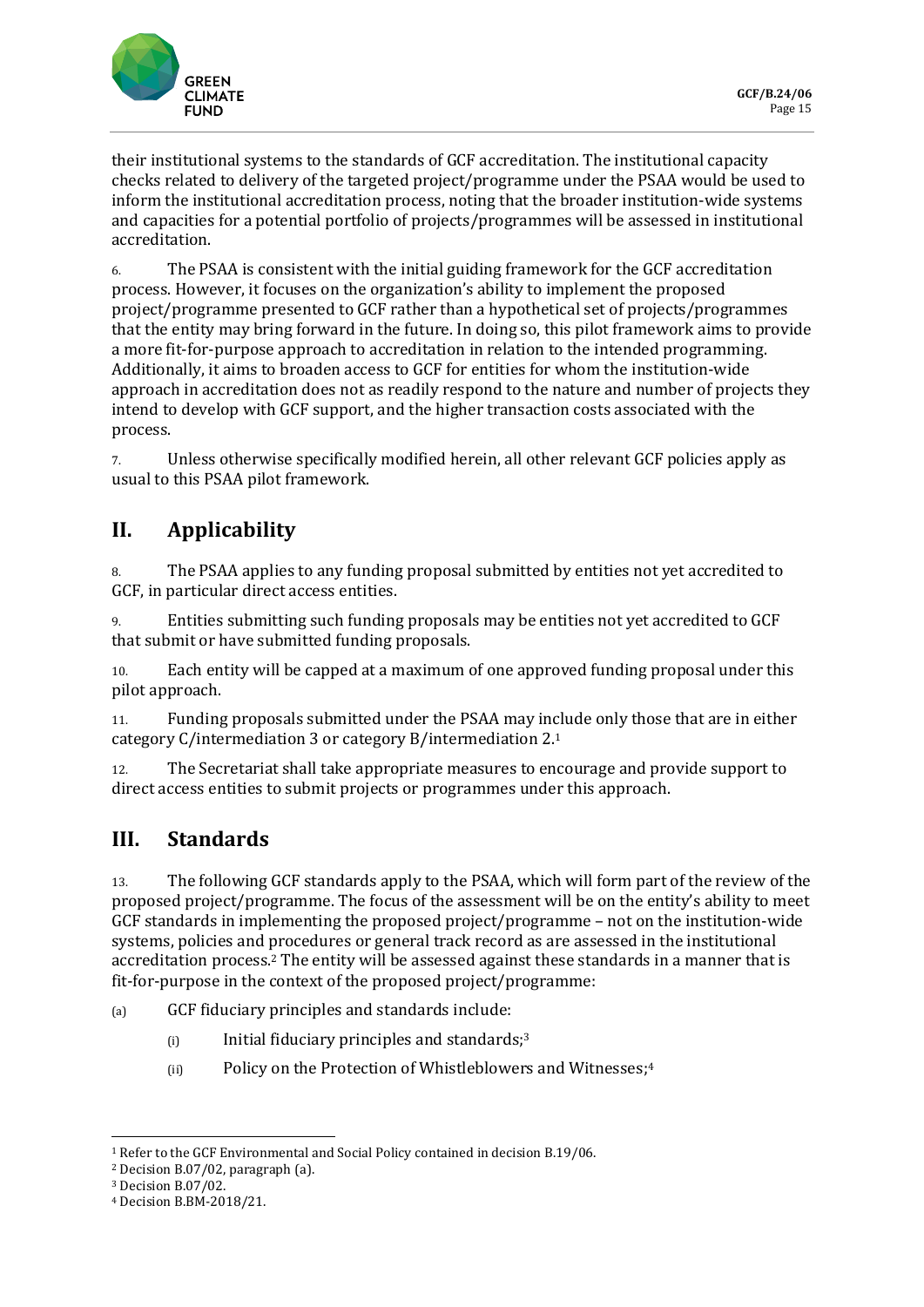

- (iii) Anti-Money Laundering and Countering the Financing of Terrorism Policy; 5
- (iv) Standards for the Implementation of the GCF Anti-Money Laundering and Countering the Financing of Terrorism Policy; 6
- (v) Policy on Prohibited Practices;<sup>7</sup> and
- (vi) Policy on the Prevention and Protection from Sexual Exploitation, Sexual Abuse, and Sexual Harassment; 8
- (b) Environmental and Social Policy,<sup>9</sup> interim ESS standards and, as relevant, the Information Disclosure Policy<sup>10</sup> regarding requirements to disclose E&S information for category A/intermediation 1 and category B/intermediation 2 projects/programmes. In addition, PSAA applicants must apply the Policy on the Prevention and Protection from Sexual Exploitation, Sexual Abuse, and Sexual Harassment; <sup>11</sup> and
- (c) Gender Policy<sup>12</sup> and the Policy on the Prevention and Protection from Sexual Exploitation, Sexual Abuse, and Sexual Harassment.<sup>13</sup>

14. GCF policies and standards that apply to the project cycle, which include but are not limited to the investment framework, risk management framework, results management framework, Environmental and Social Policy, Indigenous Peoples Policy, Information Disclosure Policy, Policy on Prohibited Practices, Anti-Money Laundering and Countering the Financing of Terrorism Policy and monitoring and accountability framework, will be applied as usual to the proposed project/programme and the project cycle for consideration of the funding proposal.

<sup>5</sup> Decision B.18/10.

<sup>6</sup> Decision B.23/15, paragraph (b), requests the Accreditation Committee, in consultation with the Head of the Independent Integrity Unit, to consider the best way to integrate the Anti-Money Laundering and Countering the Financing of Terrorism Policy Policy in the interim fiduciary standards and present to the Board a proposal for its consideration in 2019 as a matter of urgency. A proposal on integration has yet to be presented to the Board for its consideration. After adoption by the Board of the revised initial fiduciary standards, the accreditation process may be amended to reflect them.

<sup>7</sup> The Policy on Prohibited Practices adopted in decision B.22/19 replaces the General Policy on Prohibited Practices adopted by the Board in decision B.12/31, paragraph (h).

<sup>8</sup> Decision B.23/16, paragraph (b), requests the Accreditation Committee, in consultation with the Head of the Independent Integrity Unit, to consider the best way to update and amend, as appropriate, the requirements placed on accredited entities in the relevant standards, safeguards and policies of the GCF so as to integrate the obligations set out in the policy. A proposal on the update or amendment has yet to be presented to the Board for its consideration. After adoption by the Board of either the revised initial fiduciary standards, ESS standards or Gender Policy, the accreditation process may be amended to reflect them.

<sup>9</sup> Decision B.19/10..

<sup>10</sup> Decision B.12/35.

<sup>11</sup> Decision B.23/16, paragraph (b) of the decision requests the Accreditation Committee, in consultation with the Head of the Independent Integrity Unit, to consider the best way to update and amend, as appropriate, the requirements placed on eccredited entities in the relevant standards, safeguards and policies of the GCF so as to integrate the obligations set out in the policy. A proposal on the update or amendment has yet to be presented to the Board for its consideration. After adoption by the Board of either the revised initial fiduciary standards, ESS standards or Gender Policy, the accreditation process may be amended to reflect them.

<sup>12</sup> Decision B.09/11.

<sup>13</sup> Decision B.23/16, paragraph (b), requests the Accreditation Committee, in consultation with the Head of the Independent Integrity Unit, to consider the best way to update and amend, as appropriate, the requirements placed on accredited entities in the relevant standards, safeguards and policies of the GCF so as to integrate the obligations set out in the policy. A proposal on the update or amendment has yet to be presented to the Board for its consideration. After adoption by the Board of either the revised initial fiduciary standards, ESS standards or Gender Policy, the accreditation process may be amended to reflect them.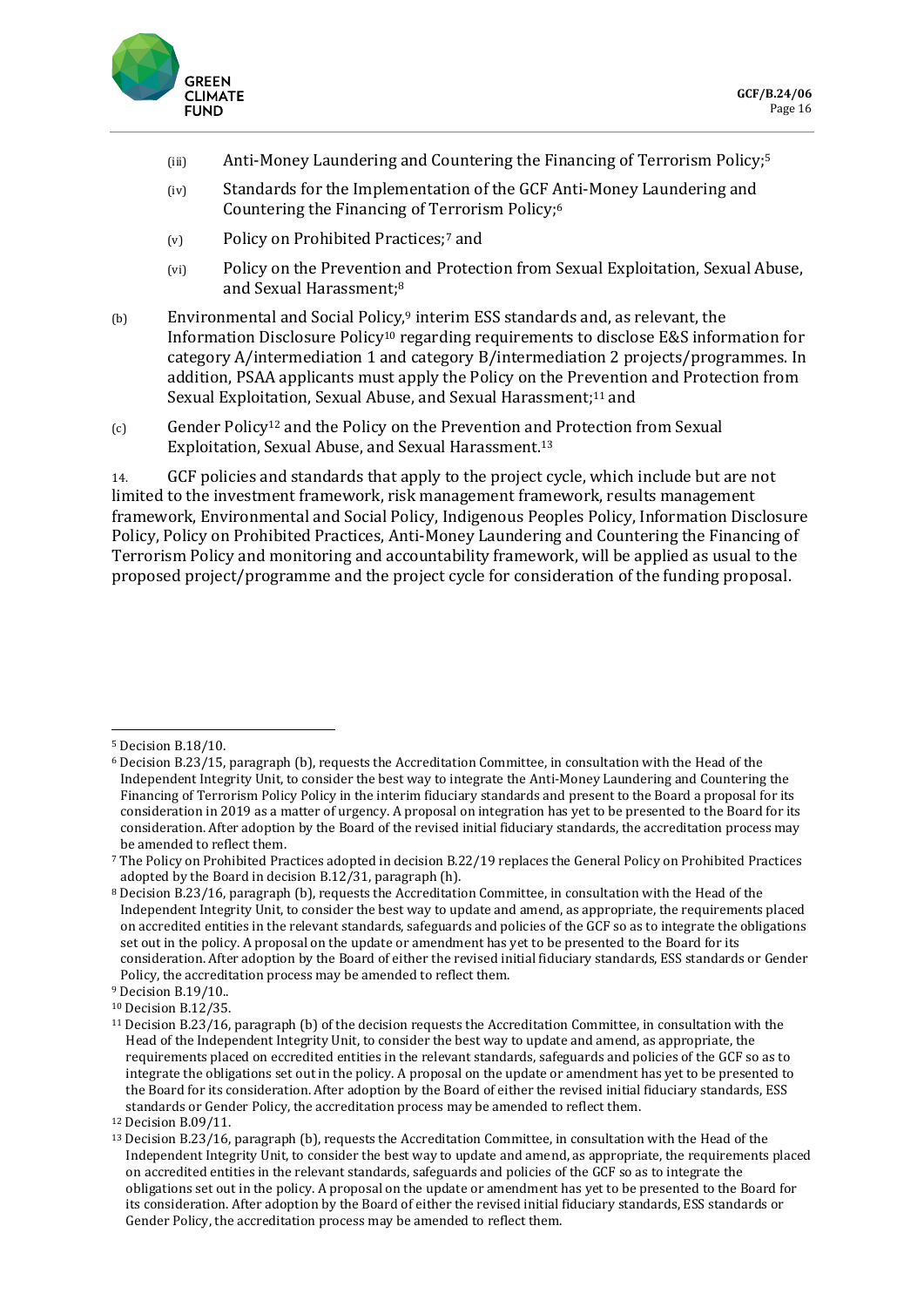

# **IV. Project-specific assessment approach process**

### 4.1 Process

15. An entity may submit a concept note under the avenues referred to in paragraph 8 above.

16. In accordance with paragraph 47 of the Governing Instrument for the GCF and the initial no-objection procedure as per decision B.08/10, a nomination (applicable to direct access entities) and no-objection letter (for the proposed project) from the national designated entity or focal point is required for all funding proposals for a project/programme submitted in this pilot. In order for the entity to be considered for the PSAA under the SAP or the requests for proposal, on receipt of a concept note submission from the entity, the Secretariat will seek confirmation from the national designated entity or focal point that the concept note fits under national priorities and country ownership, in line with decision B.17/09, paragraph (f).

17. Once the Secretariat has reviewed the concept note submitted and determined it satisfactory to be developed into a funding proposal, the entity should submit an application to facilitate the assessment of the entity either prior to or in parallel with the development of the funding proposal.

18. The Secretariat will undertake a project-specific assessment of the entity and, together with the review of the funding proposal itself, include its assessment of the entity as part of the Secretariat's assessment of the funding proposal (see figure 2).





\* The Secretariat will augment its capacity by using external experts, third-party organizations and/or service providers to support it in

undertaking such assessments on its behalf.<br>\*\* The independent TAP review focuses on the funding proposal, in line with its terms of refence per decision B.09/10, paragraph (a).

*Abbreviations*: PSAA = project-specific assessment approach, TAP = independent Technical Advisory Panel.

- 19. The PSAA process will be based on two main stages:
- (a) Stage I: project-specific assessment of the entity and consideration of the funding proposal; and
- (b) Stage II: final arrangements.
- 20. The purpose of Stage I is twofold:
- (a) To determine whether the entity submitting a funding proposal has appropriate legal status and sufficient institutional capabilities to implement the proposed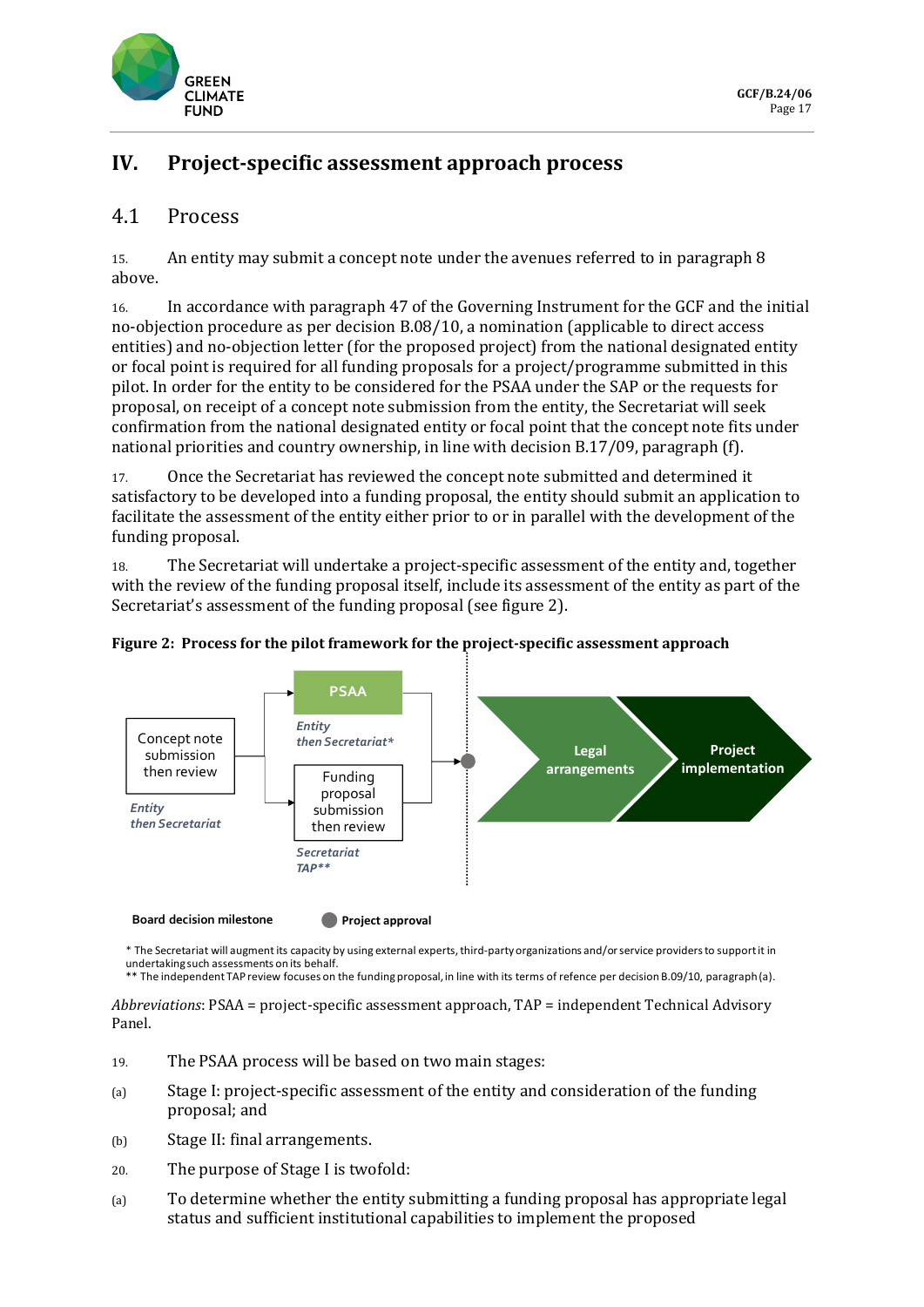

project/programme in a manner that meets the GCF fiduciary, environmental, social and gender standards (institutional capacity assessment in section 4.2 below); and

(b) To assess the funding proposal submitted by the entity, following the established procedure for the SAP or the standard proposal approval process, as applicable.

21. Unless stated otherwise in this annex, the Secretariat will undertake an assessment of the proposed project/programme and the entity submitting the funding proposal in a manner consistent with all relevant GCF policies, and will also build on assessments previously undertaken by GCF, where applicable.

22. The Secretariat will augment its capacity by using external experts, third-party organizations and/or service providers to support it in undertaking such assessments on its behalf.

23. The results of the assessment along with the funding proposal and assessment will be presented to the Board for a funding decision.

24. The Board's consideration of whether to work with an entity for the proposed project will be taken into account as part of its consideration of the funding proposal.

25. Stage II will conclude the process through the validation and finalization of formal arrangements between the applicant and GCF upon the successful completion of Stage I.

### 4.2 Entity's institutional capacity assessment

26. The PSAA, as a part of the assessment of the proposed project, will include an assessment of the entity's institutional capacities to implement the proposed project. This will include:

- (a) How the entity contributes to the mandate of GCF;
- (b) Potential reputational risks to GCF;
- (c) Legal status: the entity has full legal capacity and independent legal personality within the relevant jurisdiction that enables it to undertake the proposed project/programme to be considered for funding by GCF and to undertake the same responsibilities with respect to project/programme implementation as an AE and enter into legal agreements with GCF in its own name;
- (d) Confirmation by the Secretariat that the role of the entity in the proposed project does not conflict with the obligations it owes and will owe to GCF in its capacity as an entity accredited for the purposes of delivering the proposed project;
- (e) How the entity meets the GCF fiduciary standards and principles contained in section III above at the institutional level that allow it to implement the proposed project; and
- $(f)$  Whether the entity has the capacity to manage relevant E&S and gender risks, in line with the environmental, social and gender related standards and policies indicated in section III above, and scaled risk-based approach,<sup>14</sup> at the institutional level that allow it to implement the proposed project.

27. The PSAA will entail two steps: capacity checks at both the project and the institutional level and an overall capacity assessment. The standards, as contained in section III above, will be applied in a fit-for-purpose manner in the assessment of the entity's capacities to implement the proposed project/programme, as detailed below.

#### 28. **Step 1: capacity checks:**

<sup>14</sup> Decisions B.07/02 and B.08/02.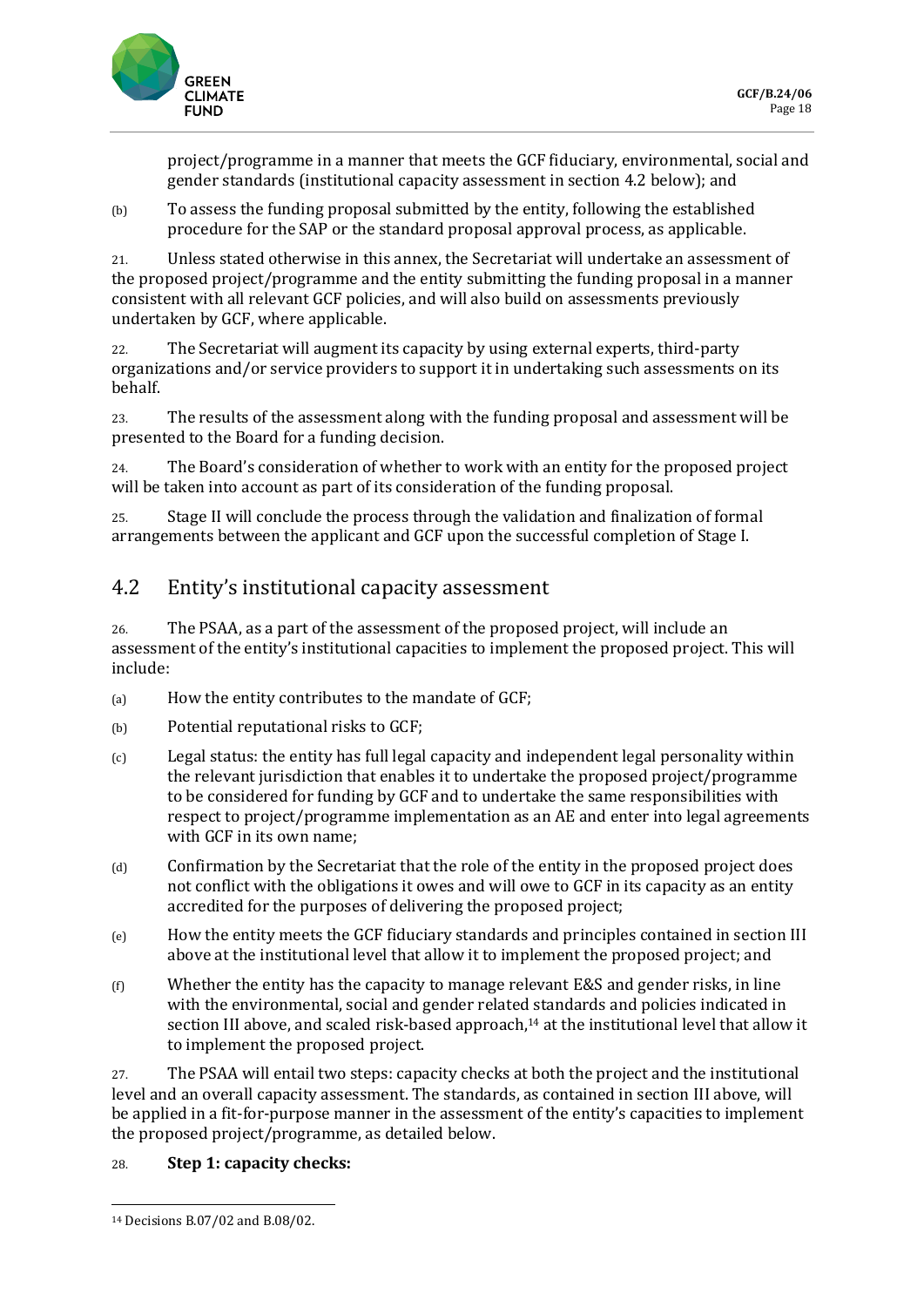

- (a) **Institutional capacity check**. This check will focus on those elements that are most needed to ensure that an entity has the institutional capacity to implement the proposed project/programme. This check would include, as applicable:
	- (i) Review of internal control mechanisms such as financial controls, organizational structure, anti-money laundering, countering the financing of terrorism and other prohibited practices, fraud and mismanagement systems, in so far as they relate to the undertaking of the proposed project; and
	- (ii) Depending on the E&S risk level and relation to the financing structure of the proposed project/programme, institutional function, organizational structure and competency on E&S due diligence, processes to assess and manage E&S risks and impacts, stakeholder and indigenous peoples engagement, information disclosure, consultations and grievance redress mechanisms. This check will also look into the functions, structure and competency to address gender issues as may be assessed in the proposed projects; and
- (b) **Project track record check**. The entity will submit examples of projects that the entity has implemented in the past that are similar to the proposed project in terms of (1) project/programme activity size, (2) E&S risk category and (3) financial instruments and financing modalities. Preferably, the entity will have examples of both completed and current projects. Depending on the type of project being proposed, an indicative list of information to be provided may include:
	- (i) Fiduciary standards information:
		- 1. Organization structure and chart, including evidence of independent legal personality and legal capacity;
		- 2. Structure, involvement and experience of oversight bodies (e.g. audit committee and audit function), including a board of directors or equivalent of the entity, and quality and experience of senior management;
		- 3. Previous track record in the country or region where the proposed project/programme would take place;
		- 4. Entity profile in terms of types of past activities (e.g. assets built in the past, products and services sold, percentage of revenue generated from activities), information on the current projects portfolio and forecasted profile of the entity for the near future (e.g. three years), including its investment strategy;
		- 5. Basic financial information (e.g. balance sheet and profit and loss statement) and ratios to assess company sustainability for the proposed project/programme duration;
		- 6. Evidence of structure and use of financial instruments in past projects that are relevant to the proposed project/programme. This may include evidence of the entity's project management experience;
		- 7. Where applicable, a project-specific procurement plan on a rolling basis and evidence of procuring various types of goods, works and services in similar projects, including experience and capacity to select, manage and oversee executing entities;
		- 8. Application of prohibited practices, anti-money-laundering and countering the financing of terrorism requirements, including due diligence such as "know-your-customer" checks and similar due diligence of the executing entities in the proposed project/programme;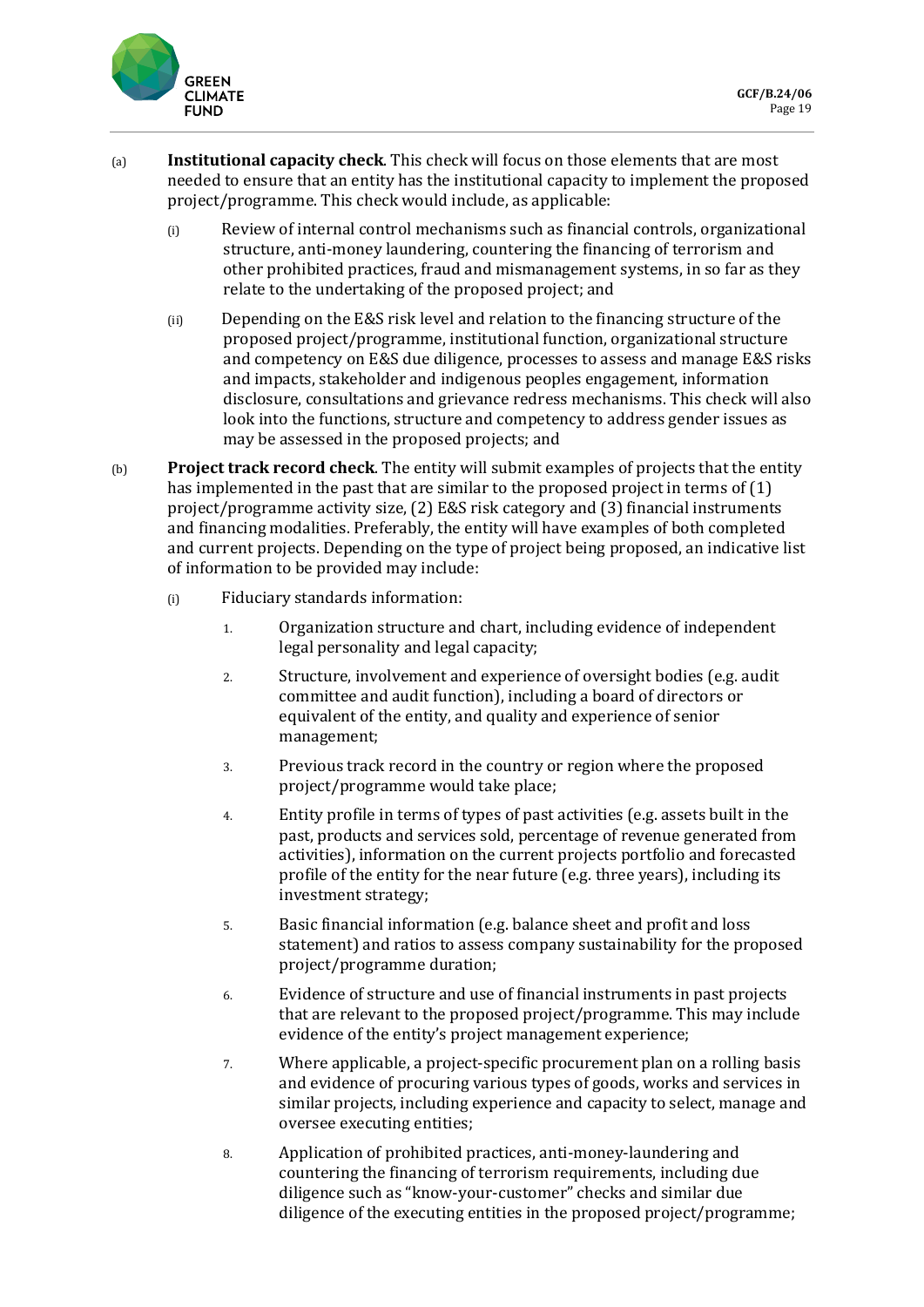

- 9. Disclosure of past incidences of fraud, non-compliance and malpractices;
- 10. Institutional and contractual arrangements with executing entities for similar financing structures applied in past projects/programmes;
- 11. Risk management and risk identification systems and procedures to be applied in the planning and implementation process of the proposed project/programme;
- 12. Project-specific financial audits, including audits of procurement activities, or similar reviews for projects/programmes similar to the proposed project/programme;
- 13. Monitoring and evaluation plans and reports and evaluation reports, including terminal evaluations. Completed projects should include project-specific financial audits and terminal evaluations or similar reviews, including audits of the expenditures and results compared with planned budget and implementation plans;
- 14. Audit and assurance reports (external and internal) of the entity's financial management and control systems/framework, including on financial mismanagement, anti-money-laundering and countering the financing of terrorism and prohibited practices, such as fraud, corruption and whistle-blower policies;
- 15. Information on the internal governance reliability of the entity, its internal policies, code of conduct and/or code of ethics, and internal monitoring of legal and information technology issues;
- 16. Credit ratings received from international and national rating agencies, or evaluation reports/reviews received from multilateral and bilateral organizations on the entity's performance in the past regarding financial management capabilities for projects/programmes similar to the one proposed;
- 17. Information technology arrangements for disclosing project-related information (e.g. website/web page or publicly available reports), where the information on project/programme progress and completion is published as well as a weblink for the public to submit comments or complaints that would be used in the proposed project/programme;
- 18. Records of any complaints received from the public and employees with regard to the implemented projects in the past, and records of incidents of fraud/malpractice identified and investigated together with the information on the status of the investigation process;
- 19. Such other best practices in fiduciary management as may be applicable/appropriate to the specific project/programme; and
- 20. Information on the entity's ability to safeguard the interests of GCF, including the disclosure of any potential conflicts of interest that may arise out of its role to implement the project/programme or inconsistencies with GCF fiduciary standards, ESS standards and Gender Policy; and
- (ii) Environmental, social and gender information:
	- 1. For a category B/intermediation 2 project/programme, a sample of E&S risk screening and assessment (environmental and social impact assessments/environmental and social management system/framework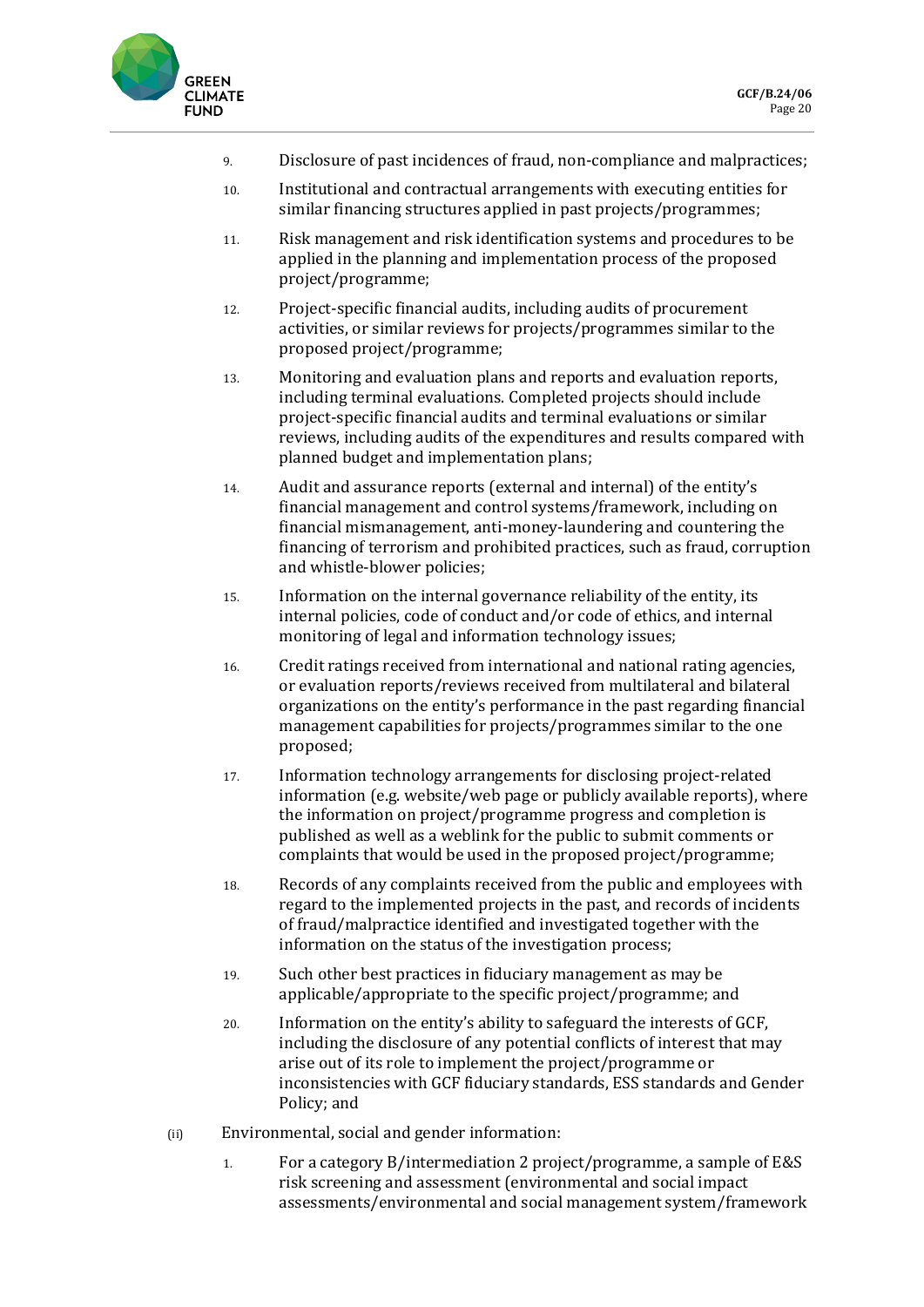and/or related safeguards instruments), environmental and social management plans and/or related E&S risk management plans, E&S monitoring, supervision and evaluation reports, results of E&S project audits, environmental permits and clearances, information disclosure and stakeholder engagement activities, compliance and non-compliance (grievance) reports of past projects/programmes that are similar to the proposed project/programme;

- 2. For a category C/intermediation 3 project/programme, a sample of E&S risk screening and categorization, and management plan (if any) of the minimal E&S risks and/or impacts of past projects/programmes that are similar to the proposed project/programme;
- 3. Gender policies and initiatives to mainstream gender considerations that have been applied in past projects/programmes that are similar to the proposed project/programme; and
- 4. Environmental management system certifications and sustainability reports.

29. **Step 2: overall capacity check**. Based on the institutional capacity and project track record checks, the entity may be assessed to have high capacity in certain areas (e.g. financial management) and low capacity in other areas (e.g. management of E&S and gender risks) as follows:

- (a) **High capacity** would indicate that the entity has a well-developed financial management system, a well-functioning control framework, including risk management, and robust systems and policies in place to prevent money-laundering and the financing of terrorism and other prohibited practices, such as fraud and corruption, and with sufficient scope to manage E&S risks and/or impacts with a low likelihood of negative impact on the entity's ability to undertake the proposed project as designed;
- (b) **Medium capacity** would indicate that the entity has a developed financial management system, a functioning control framework, including risk management, and systems and policies in place to prevent money-laundering and the financing of terrorism and other prohibited practices, such as fraud and corruption, and with scope to manage E&S risks and/or impacts with moderate likelihood of potential negative impact on the entity's ability to undertake the project as designed; and
- (c) **Low capacity** would indicate an underdeveloped financial management system and/or weak control framework, little or no risk management, and inadequate systems and policies in place to prevent money-laundering and the financing of terrorism and other prohibited practices such as fraud and corruption and with inadequate scope to manage E&S risks and/or impacts with a significant likelihood of potential negative impact on the entity's ability to undertake the project as designed.

30. If the entity is assessed to have high capacity to undertake the proposed project/programme, and if the funding proposal assessment is also positive, the Secretariat would recommend that the entity is able to undertake the proposed project/programme.

31. If the entity is assessed to have medium capacity to undertake the proposed project/programme, and if the funding proposal assessment is positive, a discussion of potential mitigating factors would be required (e.g. conditions during project implementation, requesting a partnership with another entity) before the Secretariat may recommend the funding proposal to the Board for its consideration.

32. If the entity is assessed to have low capacity to undertake the proposed project/programme, the Secretariat will not recommend the funding proposal, and the entity would need to address the gaps identified prior to further consideration of the funding proposal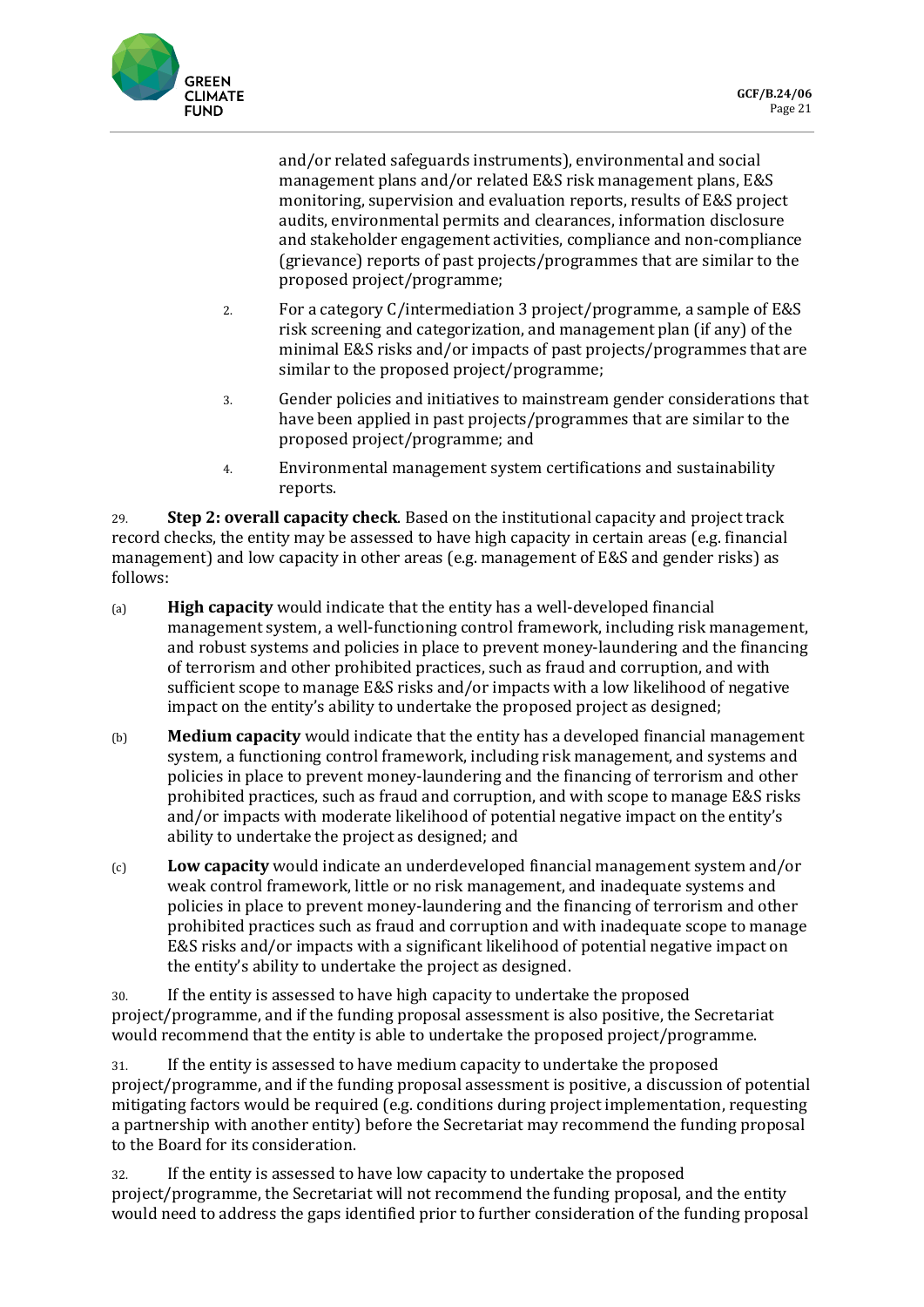

under the PSAA. National designated authorities may request support for such entities under the Readiness and Preparatory Support Programme to address the gaps identified.

### 4.3 Proposal approval

33. Funding proposals recommended by the Secretariat under this approach shall be submitted to the Board for consideration during its regular meetings. Entities with funding proposals approved under this approach shall be deemed accredited only for the purposes of such approved funding proposal.

### 4.4 Legal arrangements and post approval

34. The entity or entities submitting a funding proposal to GCF under this approach will be subject to the same responsibilities with respect to project/programme implementation as an AE were it to submit the same funding proposal under the normal GCF funding modalities, and such responsibilities will, during Stage II, be codified in legal arrangements similar to the template accreditation master agreement (AMA) <sup>15</sup> and funded activity agreement (FAA) as may be relevant to the approved project/programme.

35. The legal arrangements for PSAA projects/programmes are likely to be more complex than the AMA and FAA. They will, typically, consist of a single agreement that is a hybrid of the AMA and FAA, and that will need to take into account the fact that the institutional assessment was undertaken in the context of the overall assessment of the relevant project rather than as per the current accreditation framework. As such, the PSAA legal arrangements are likely to contain provisions, principally in the form of representations and covenants, that are not currently set out in the AMA or FAA.

36. The development of legal arrangements for the PSAA modality will require additional resources, including through the use of external consultancy firms, to ensure that it can be implemented in a timely manner.

## **V. Fees for assessing the entity**

37. The policy on fees for accreditation of the Fund<sup>16</sup> applies to entities under the PSAA. Fees are to be paid at the time the entity submits its application for assessment under the PSAA.

### **VI. Entity fees for projects/programmes approved under the project-specific assessment approach**

38. The policy on fees for accredited entities <sup>17</sup> applies to entities under the PSAA.

### **VII. Monitoring and accountability**

39. The initial monitoring and accountability framework for AEs<sup>18</sup> regarding project-level monitoring and reporting will apply to entities under the PSAA with respect to project/programme implementation, as applicable. Considering the context of the project/programme, the legal agreement between GCF and the entity will also reflect the

<sup>15</sup> Decision B.12/31, and updated to include relevant Board decisions since the twelfth meeting of the Board.

<sup>16</sup> Decision B.08/04.

<sup>17</sup> Decision B.19/09.

<sup>18</sup> Decision B.11/10.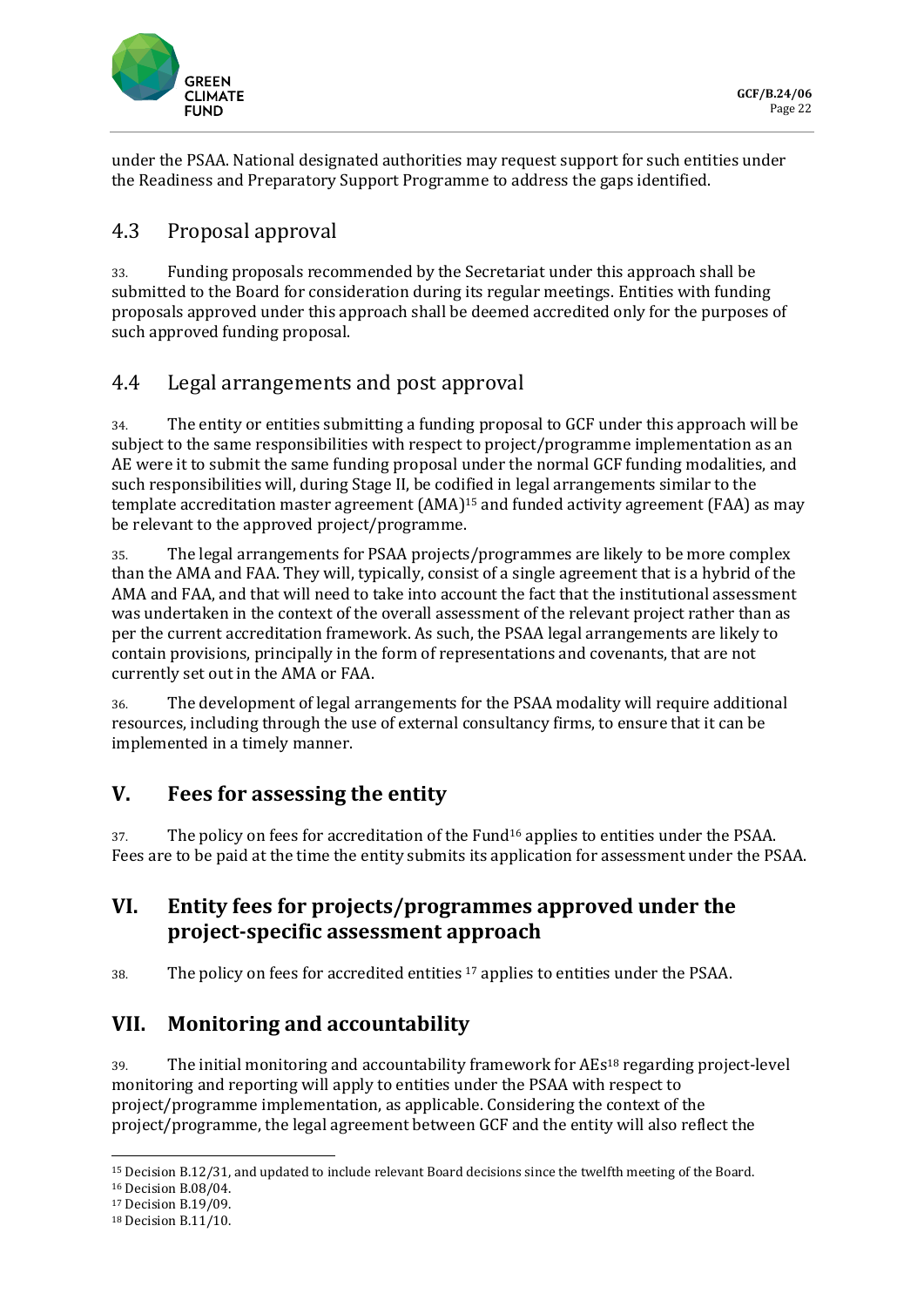

relevant reporting requirements under the PSAA legal agreement, similar to such requirements contained in the template AMA and FAAs with respect to project/programme implementation.

40. In line with decision B.10/06, paragraph (j), to advance the goal of GCF to promote the paradigm shift towards low-emission and climate-resilient development pathways in the context of sustainable development, entities with funding proposals approved within the scope of the PSAA will be required to report every year to the Board through the Secretariat on the extent to which the entity's overall portfolio of activities beyond those funded by GCF has evolved in this direction during the implementation period of the approved project.

41. The Secretariat will report to the Board on an annual basis on the operationalization and implementation of the PSAA.

### **VIII. Review of project-specific assessment approach**

42. A review of the pilot framework for the PSAA will take place after the initial three years of operationalizing the PSAA.

### **IX. Additional considerations**

43. Entities that have submitted a project or programme concept note that has been reviewed by the Secretariat and determined to be satisfactory with regard to the GCF investment criteria to then be developed into a funding proposal, and that has been assessed to have high or medium capacity as per section 4.2 above, may request financial support under the Project Preparation Facility to help to develop the concept note into a funding proposal.

### **X. Effectiveness**

44. This framework shall become effective as of 1 June 2020.